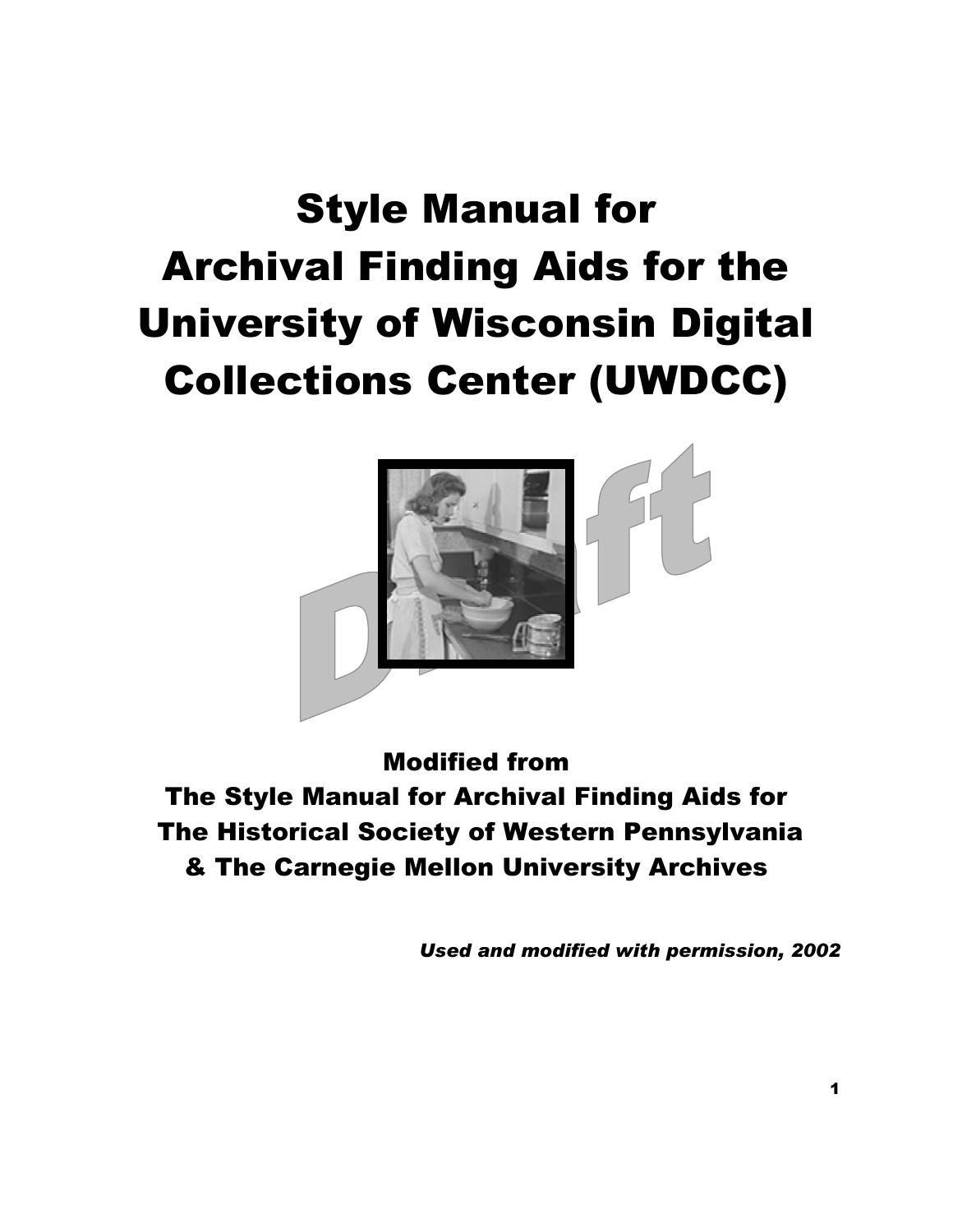#### Introduction to the Introduction to the Introduction

This style guide specifically addresses the arrangement and description process for finding aids. It is intended to help in the completion of professional finding aids that will be encoded (using EAD) and used in conjunction with the University of Wisconsin Digital Collections.

Until such time that a finding aid style guide becomes locally available, the UWDCC has chosen to adopt, with a few minor changes, this finding aid style guide. We hope you will find the standards logical and easy to interpret. If you find something missing, or a finding aid section not described here that you would like to use, please let us know before you begin. We will gladly adapt as much as the local software will allow us to ensure that your collection is properly described.

As noted below, The Historical Society of Western Pennsylvania has been kind enough to loan us their Style Guide via Jennie Benford, University/Heinz Archivist at Carnegie Mellon University.

--Amy Rudersdorf Metadata & Encoding Unit University of Wisconsin Digital Collections Center December, 2002

#### Introduction to the Introduction

*The Historical Society of Western Pennsylvania has been kind enough to loan us their Style Guide. With a few modification, their systemized approach to the production of Finding Aids fits nicely within the needs of the Carnegie Mellon University Archives.* 

*The Carnegie Mellon University Archives is a small shop that relies heavily (and gratefully) on the work of graduate students from both Pitt and Duquesne. The tenure of these students can be as little as a couple weeks to finish a discrete project, to a year or two if employed in a more general capacity. In the long run, this means many cooks in the kitchen—all the more reason to provide one recipe from which everyone can work.* 

*This manual is intended to provide a structure for both creating new finding aids from scratch as well as for retrofitting older inventories, container lists, and finding aids. The ultimate goal is to create a unified body of information about all of the collections within the UWDCC archives. An added benefit of this goal is that such uniformity will make finding aid info more adaptable to online formats, such as EAD and MARC.* 

*Chances are, if you are reading this, you are one of the students mentioned at the top of this page. If so, please realize that part of why you are here is to ask questions and learn. This guide is not a surrogate for a real-live, question answering human. Hopefully the manual is easy to understand. If not—questions are welcome.*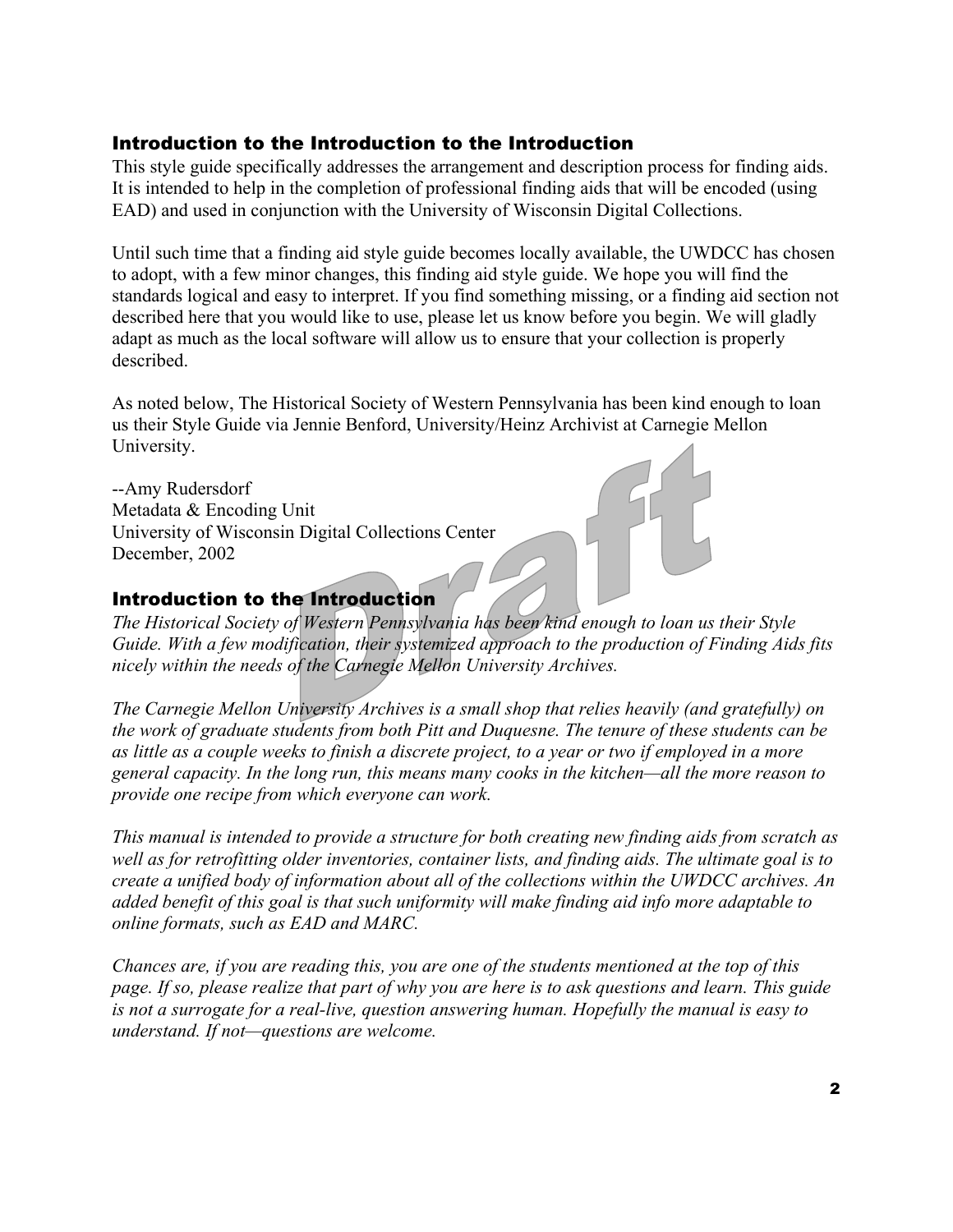*--Jennie Benford University/Heinz Archivist Carnegie Mellon University April, 2002* 

#### **Introduction**

*Of the five major archival functions (appraisal, arrangement and description, outreach, preservation, and reference), possibly the most important function is arrangement and description. Through professional arrangement and description of material, archivists make available papers and other records of historically significant people and institutions for use by researchers of all types.* 

*The arrangement process is undertaken to provide the large number of individual items in any collection with a simple and cohesive pattern by which researchers can locate specific material. The process of description is undertaken to inform and alert the researcher to the types of material found within a particular archival collection. The result of this endeavor is an archival finding aid designed to guide researchers through the hundreds, thousands, or millions of individual items in a particular archival collection of papers, records or other items. In sharp contrast to monograph (book) cataloging, we arrange and describe material by collection as opposed to subject headings. This provides the researcher with a better sense of how these archival items were originally utilized and facilitates the greatest use of a researcher's limited time.* 

*This style manual specifically addresses the arrangement and description process. It is intended to help Carnegie Mellon University archivists in the completion of professional finding aids. We follow strict standards in the production of archival finding aids to help researchers in using our archival collections. By providing consistent finding aids, patrons can easily move from one finding aid to another as they explore the rich holdings of the Archives of Carnegie Mellon University.*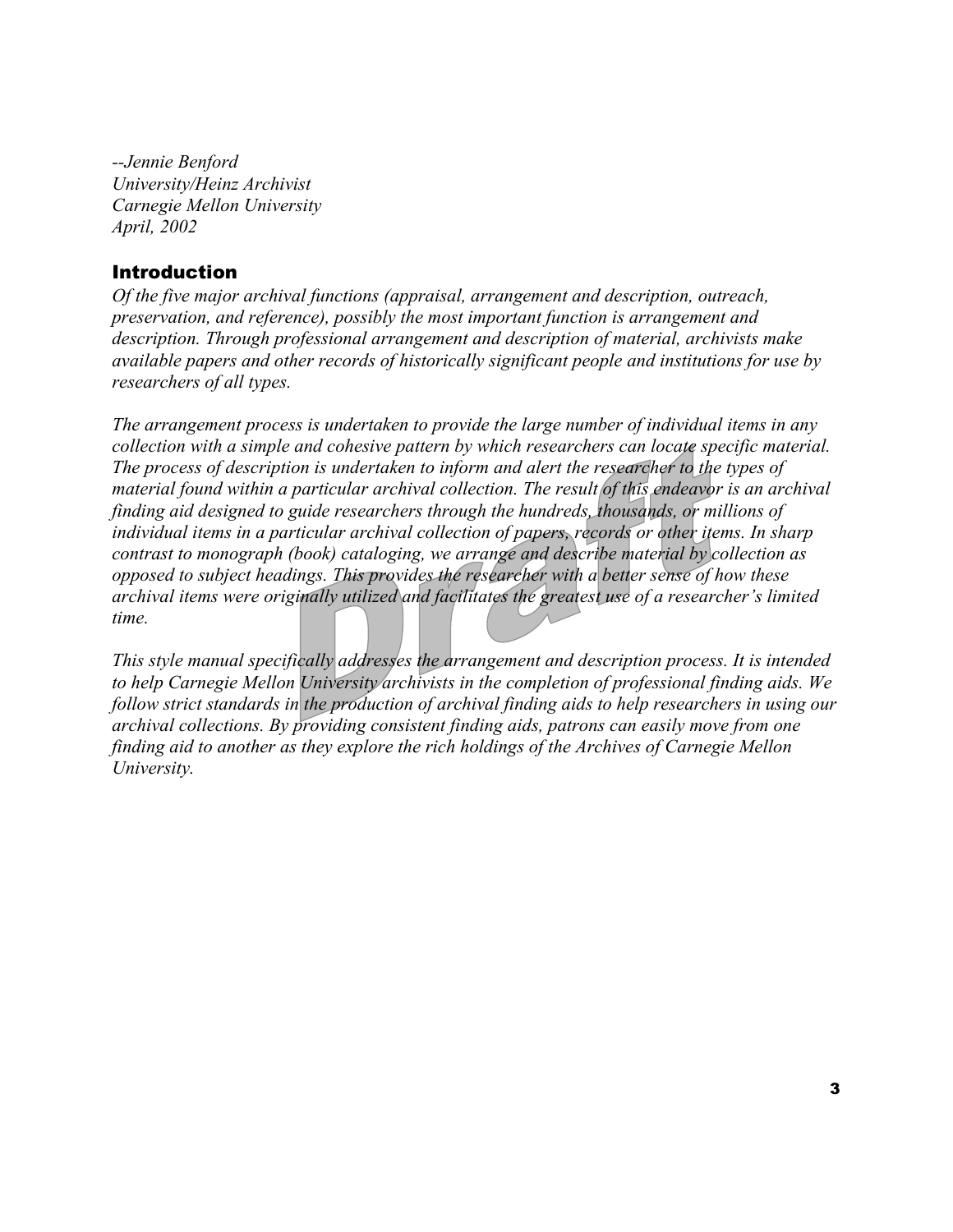# **Style Manual for Archival Finding Aids**

Finding aids used

by the UWDCC to create EADs are produced to strict standards for three primary reasons. First, a consistent format containing the same basic information promotes ease of use. Second, a strict format ensures all relevant information needed by the researcher will be addressed. Third, and most important, maintaining uniformity within the finding aids will assist in the move from paper-based to digital finding aids in EAD.

Following this section is a basic template for UWDCC archival finding aids. Text that appears throughout this document in regular, underlined, or bold should appear that way in the finding aids. Text that appears in square brackets [] is reserved for general instructions, primarily for blank lines, and should be followed as recorded below. Additional rules for each finding aid section are fully described in the main text of this manual (below). These component sections are numbered and correspond to the superscript numbers that adorn the basic template on pages 7 and 8 of this document.

### Formatting Rules[♠](#page-3-0)

i

**1. Justification.** Finding aids should be written with left-margin justification. The use of full justification presents numerous problems in certain sections of the finding aid, especially the container list.

<span id="page-3-0"></span><sup>♠</sup> Terminology that will be defined later in this document appears in italics.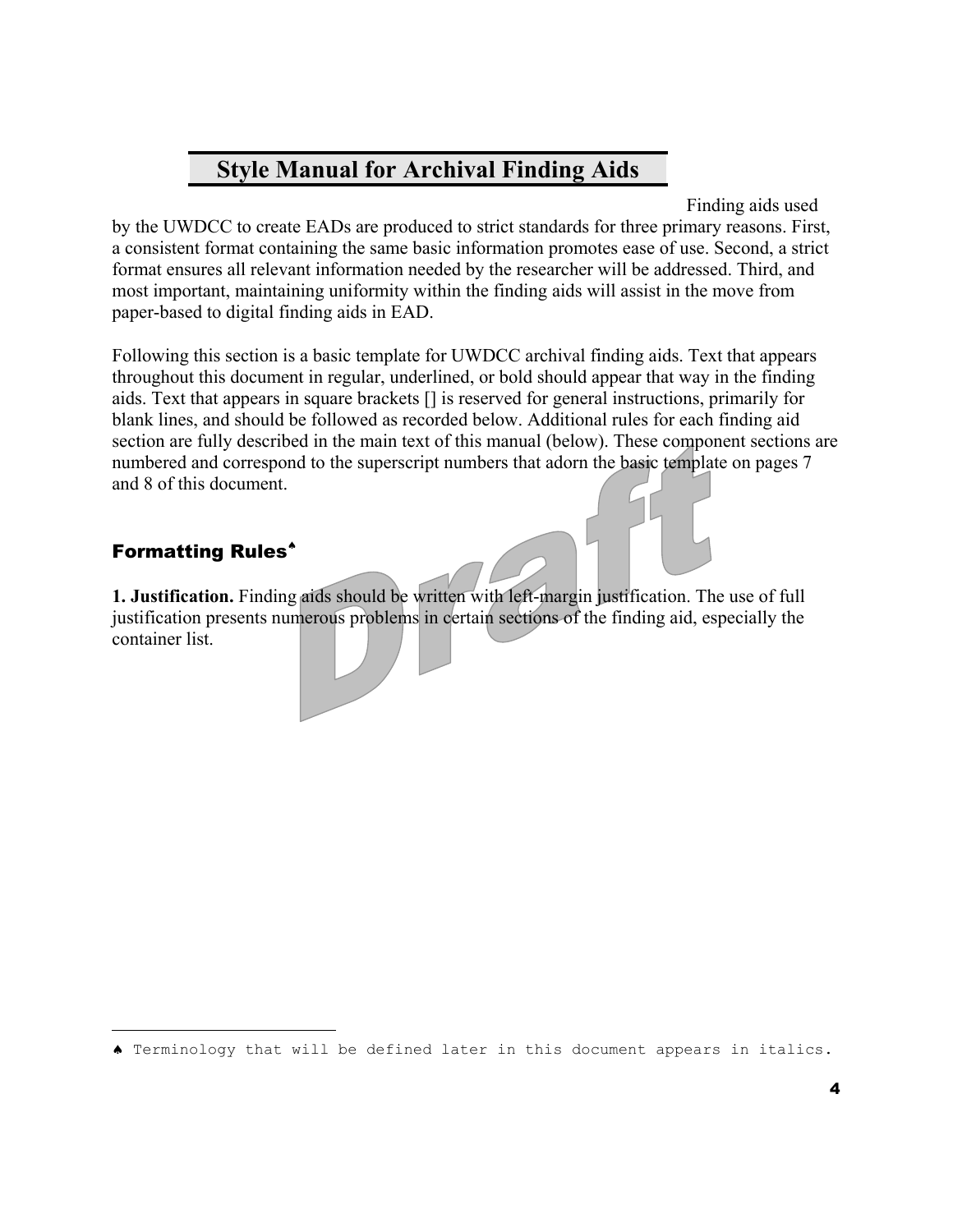**2. Tables of Contents.** We ask that finding aids be written to strict standards so as to be easily transferrable to EAD. This structure also ensures that researchers will know where to find vital information regarding contents and usage. Therefore, it is not necessary to include a table of contents for the vast majority of finding aids. For finding aids longer than twenty pages, a table of contents might be a worthwhile addition. When one wishes to include a table of contents, he/she should place the table of contents immediately after the *header*. Record the information as follows and include only the first page where the items appear. Furthermore, with tables of contents, the individual *series* within the *container lists* should be individually entered by series number, series name, and page number. If the scope and content is equally long, include those individual sections as well.



**6. Title Pages.** Title pages are not necessary for UWDCC finding aids. The information supplied in the header is sufficient.

**7. Abbreviations.** Abbreviations should be avoided. Obvious abbreviations, such as PhD, can be used at the finding aid creator's discretion.

**8. Acronyms.** The use of acronyms in prose sections is allowed. All acronyms should be introduced in parentheses directly following the first use of the organization name that is being condensed:

```
Dane County Conference on Community Development (DCCCD) 
American Association of State and Local History (AASLH) 
Major League Baseball (MLB) 
Midwest League (MWL)
```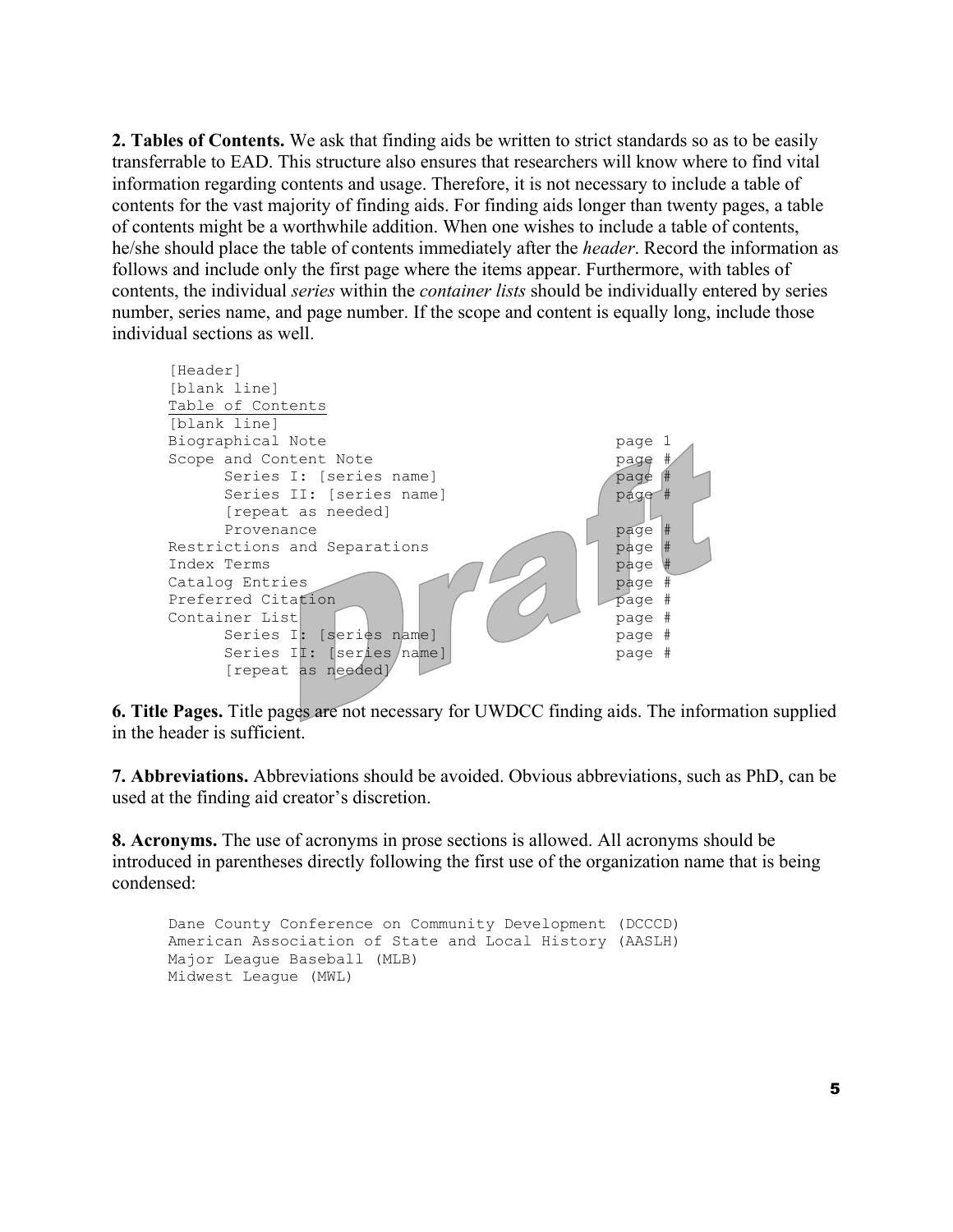**9. Numbers.** For all numbers greater than ten, use Arabic numbers. For numbers ten and less, please follow these rules and the specific rules established in the individual sections:

- For all prose sections and the number of boxes within the *extent statement* of the header, spell out all numbers ten and lower.
- For box numbering within the extent statement of the header, linear feet within the extent statement of the header, manuscript numbers, dates, and subseries numbering, always use arabic numbers  $(e.g., 1,2,3...)$ .
- For series designations in the *scope and content note* and *container lists*, always use Roman numerals (e.g., I, II, III...). However, when discussing the contents of the individual series within scope and content prose, series numbers should be spelled out.

Since there are more than three (or would that be "3"?) conditions determining the use of arabic, roman or spelled-out numbers, please do not hesitate to ask for help with specific numbering

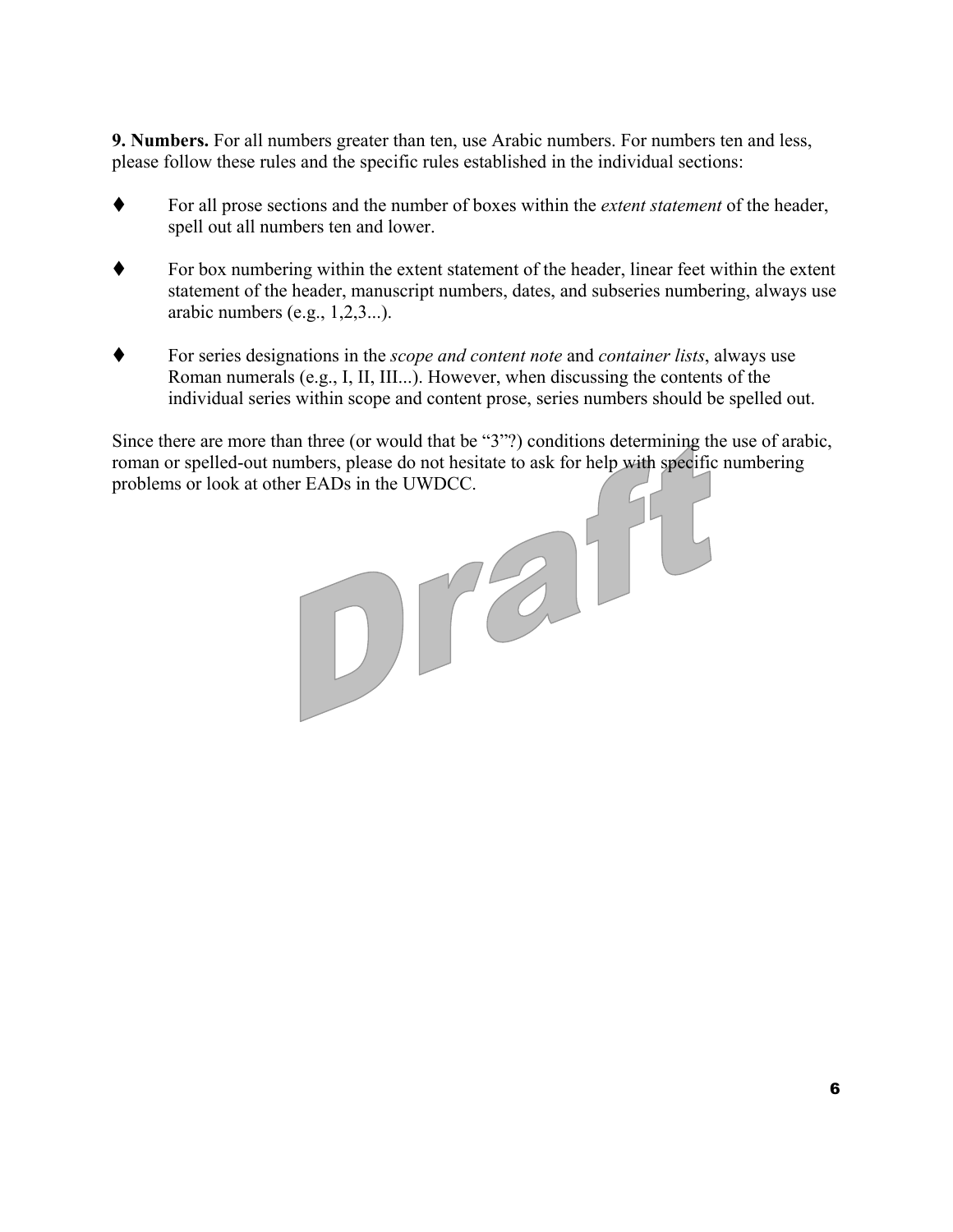# Components of Archival Finding Aids Map[♣](#page-6-0)

|                   | Main Entry <sup>1</sup> , Title <sup>2</sup> , Range of Dates <sup>3</sup> (bulk [bulk dates] <sup>4</sup> ) |
|-------------------|--------------------------------------------------------------------------------------------------------------|
|                   | [blank line]                                                                                                 |
| Header            | Extent <sup>5</sup>                                                                                          |
|                   | [blank line]                                                                                                 |
|                   | History of/Biographical Sketch of <sup>6</sup>                                                               |
| Biographical      | [blank line]                                                                                                 |
| Sketch/History of | [Paragraphs as needed and no indentation for prose paragraphs. Blank lines                                   |
| the Organization  | between all paragraphs.]                                                                                     |
|                   | [blank line]                                                                                                 |
|                   | Scope and Content Note <sup>7</sup>                                                                          |
|                   | [blank line]                                                                                                 |
|                   | [Paragraphs as needed and no indentation for prose paragraphs. Blank lines                                   |
|                   | between all paragraphs]<br>[blank line]                                                                      |
|                   | Series #: Series Title (dates, bulk if needed)                                                               |
|                   | [Paragraphs as needed and no indentation for prose paragraphs. Blank lines                                   |
|                   | between all paragraphs.                                                                                      |
|                   | [blank line]                                                                                                 |
|                   | Provenance <sup>8</sup> : These materials were received in # accession(s).                                   |
|                   | [blank line]                                                                                                 |
|                   | Gift of (Title. Relationship [if known] to<br>Accession $#$                                                  |
|                   | records or papers creator).                                                                                  |
|                   | [repeat as needed]                                                                                           |
|                   | [blank line]                                                                                                 |
|                   | Restrictions <sup>9</sup> : Basic restrictions statement or "None."                                          |
|                   | [blank line]                                                                                                 |
|                   | Separations <sup>10</sup> : Basic separations statement or "None."                                           |
|                   | [blank line]                                                                                                 |
|                   | Index Terms <sup>11</sup>                                                                                    |
|                   | [blank line]                                                                                                 |
|                   | Processor <sup>12</sup> : Date completed; processor(s).                                                      |
|                   | [repeat as needed]                                                                                           |
|                   | [blank line]<br>Preferred Citation <sup>13</sup>                                                             |
|                   | [blank line]                                                                                                 |
|                   | Container List <sup>14</sup>                                                                                 |
|                   | [blank line]                                                                                                 |
|                   |                                                                                                              |

<span id="page-6-0"></span><sup>♣</sup> Numbers in superscript correspond to the numbered sections that follow the "Components of Archival Finding Aids Map."

i<br>L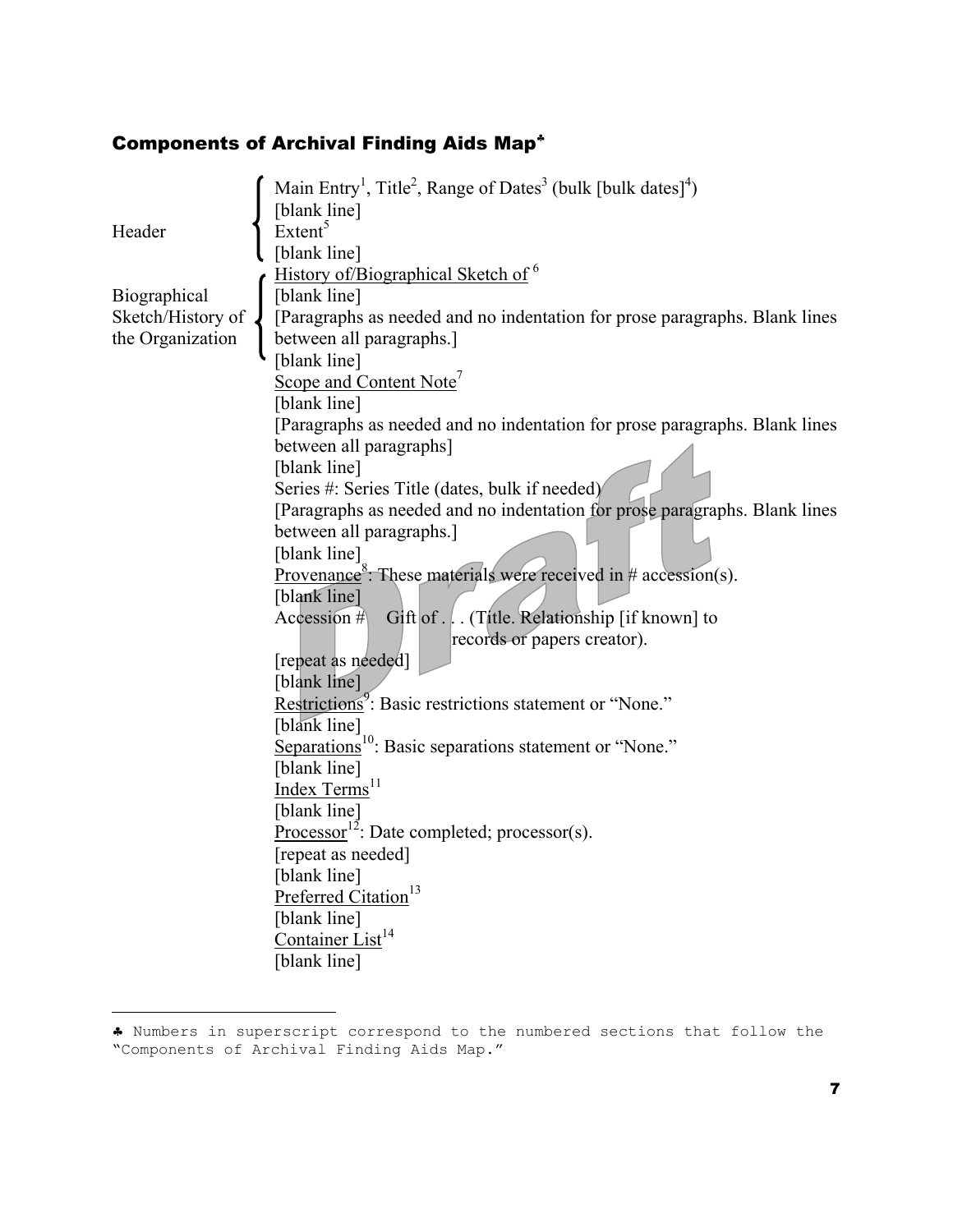Series #: Series title (range of dates)  $Box #$  Folder # folder title date

## Header

#### 1. Main Entry

The main entry is generally considered the entity that created the collection. The main entry can be designated for an individual, a family (with one or more family names), a governmental body, or any organization (including businesses, civic organizations, etc.) or conventions (including meetings and conferences). For the main entry, all personal names are inverted with last name first. All other names appear as they are commonly known. Try to follow rules established in Hensen's *Archives, Personal Papers and Manuscripts: a Cataloging Manual...* (APPM) or *Anglo-American Cataloging Rules* (AACR) when creating main entries.

**NOTE**: For the purpose of the catalog entry, birth and death dates should be included for individuals. If exact dates are not known, then circa dates should be used. This will differentiate the particular paper's creator from others with the same name. Use the version of the name by which the creator is best known, e.g., Carter, Jimmy, not Carter, James Earl). Organizations should be designated with a city and state if there is potential for confusion with a like-named organization or some other need to better designate the locality, e.g., Post Office Building (Oshkosh, Wisconsin).

```
Individuals | Leopold, Aldo
Families | Bailie Family
Organizations Ellis Elementary School (Madison, Wisconsin)
```
#### 2. Title

For library cataloging, the title of any work is taken from a defined location known as the "chief source of information." The Anglo-American Cataloging Rules' traditional view of archival bodies assumes that the chief source of information for a particular body of papers, records, or collection is the entire body of material. Naturally, this provides no clear source for the title when dealing with material. While this traditional point of view does not help archivists determine anything that might remotely be called a simple title, the general practice adopted by archivists and solidified by APPM is to supply the body of material with a brief title that covers the material's range and content. Archivists often adopt a simple, one-word title, that either stands alone or is placed after repeating the main entry, according to the nature of the main entry. The UWDCC has adopted the convention that the title should be a combination of the main entry and the nature of the main entry.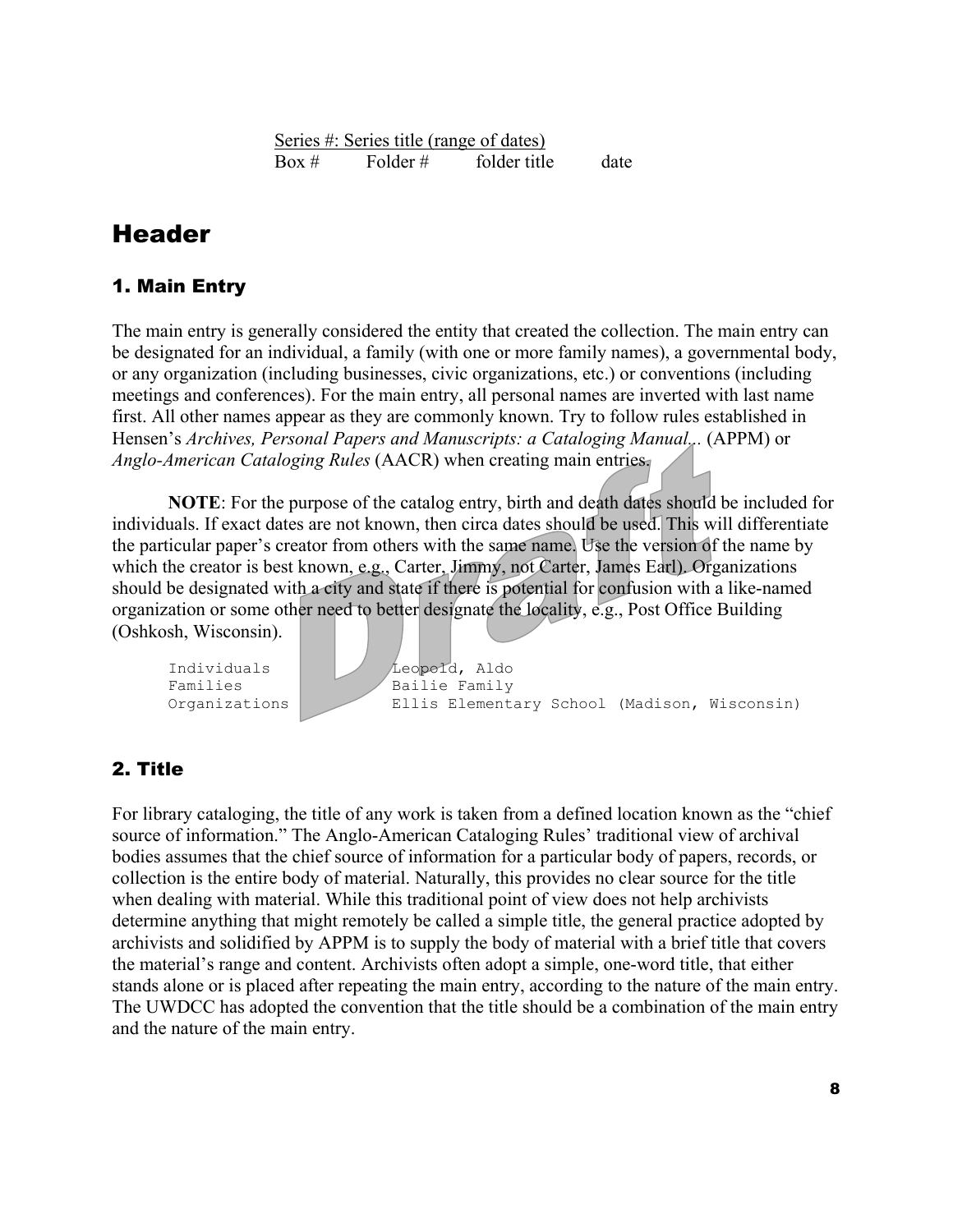Please adhere to the formatting model below when determining the title of each archival body. This language should be based on the nature of the main entry and the process by which the material was created or gathered.

Nature of Main Entry **Title** Individuals or Families **Bailie Family Papers**  Organizations (private, public, non-profit) **Ellis Elementary School Records** Items gathered (not created) by any entity **University of Wisconsin Alumni Collection**

You may decide to use a more descriptive title for the material; only elect to do so, however, if the materials are of a one-dimensional nature. Should you choose to give your collection a more specific title, APPM provides a guide to title terms. Examples include "Correspondence," "Diaries," "Business Ledgers," etc. This practice may be common for people working with government records that document one office and purpose: "Tax Logs," "Land Deeds," etc. Nevertheless, archivists use these titles only when a general titles will not reflect the true nature of the materials in the papers, records, or collections.

#### 3. Range of Dates

The range of dates refers to the first and last verified date of the materials described. In the event that items on either end of the range cannot be verified, use circa dates with the "c." notation (c. 1820). Since the range of dates reflects all the materials in the papers, records, or collection, archivists might find material included that was created before the birth or after the death of the individual or organization. Do not worry about this apparent oddity and do what a famous baseball umpire might do, "call 'em as you see 'em!" In the event that a significant amount of material was created during a more specific time period, significantly shorter that the entire date range, then include the material's bulk dates (see #4).

| Individuals   | Tener, John, Papers, c. 1872-1948           |
|---------------|---------------------------------------------|
| Families      | Bailie Family, Papers, 1937-1970            |
| Organizations | Ellis Elementary School, Records, 1906-1979 |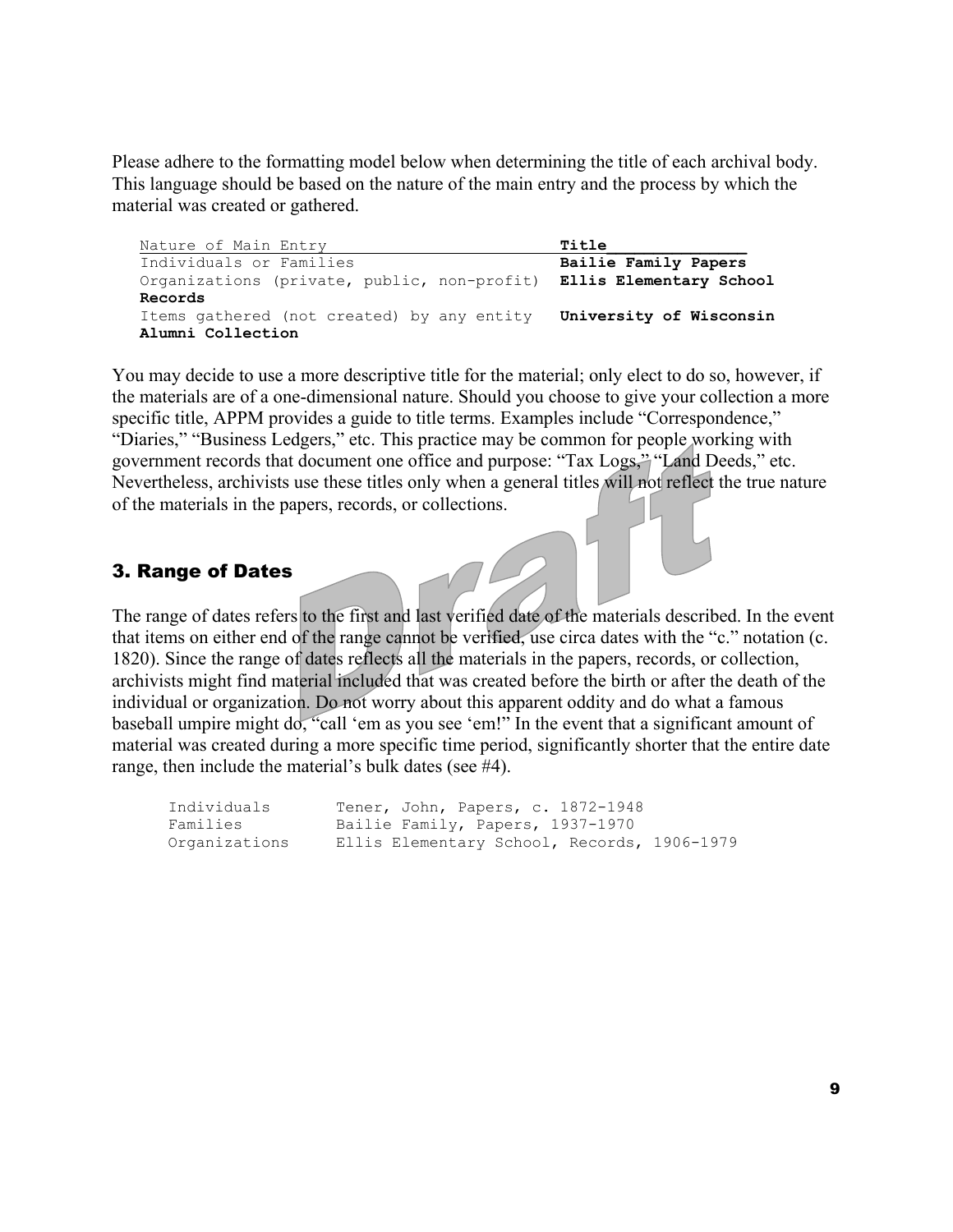#### 4. Bulk Dates (use as necessary)

While the range of dates covers the earliest item to the latest, bulk dates record the existence of a significant amount of material from a narrower range of dates. These dates describe the chronological extent of the papers, records, or collections. Bulk dates are assigned at your discretion for both the header and individual series. Unlike the range of dates, bulk dates appear in parentheses and the word "bulk" comes first. Because of the parentheses, no comma is placed between the range of dates and the bulk dates.

Bailie Family, Papers, 1937-1970 (bulk 1960-1970) Jones, Dr. Ezekial, Collection, 1901-1952 (bulk 1936-1940)

## 5. Extent

Extent refers to the physical size of the papers, records, or collection. There are three basic components of the extent: the number of boxes, the box numbering, and the shelf space occupied (in linear feet).

**Number of boxes** refers to (as one might imagine) the number of boxes, regardless of the individual box size. As with numbers in prose sections, the number of boxes is spelled out for numbers ten and lower and in arabic numbers for those greater than ten. The word "box" or "boxes" is not capitalized here.

**Box numbering** refers to the exact numbering of the particular boxes or folders of the collections described in the finding aid. The majority of box numbering systems will simply be "1 of x" (x equals the number of boxes). For this component, the box numbers are not spelled out. However, there are instances when the box numbering will take into account previously arranged and described material in the holdings with the same provenance. These series may start at a number greater than one. An example would be two donations of papers that arrived in two separate donations from a single family, say the Firefly family. The original material was arranged and described before the second batch of material arrived. If 19 boxes were already arranged and described, any additional material would need to start at box number 20. Box numbering for the second Firefly Family Papers would start where the first ended. This method resolves any confusion researchers might have indentifying boxes. The word "Box" or "Boxes" is capitalized here.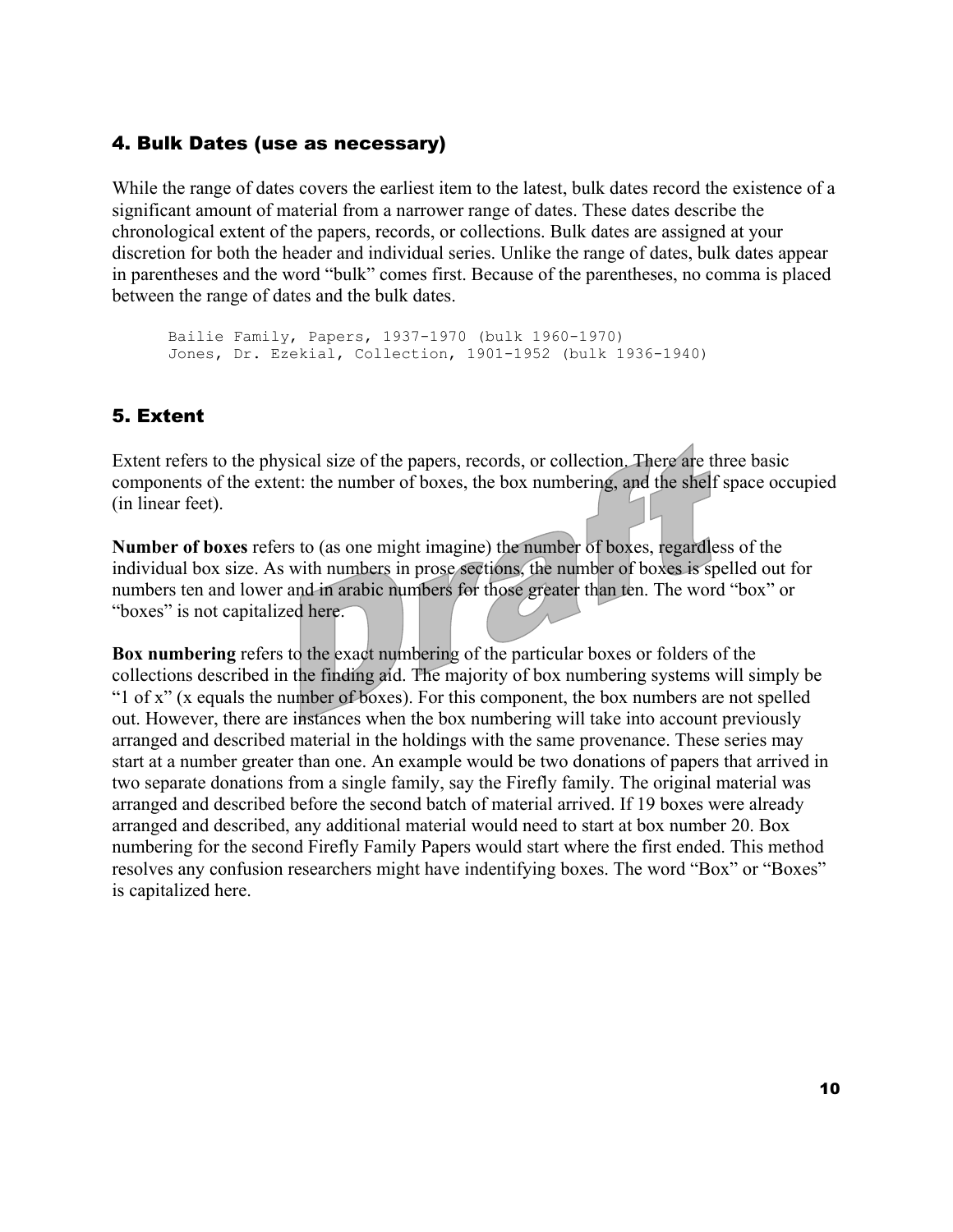**Shelf space occupied** by the boxes in linear feet is the last component of the extent statement. Generally, use round numbers to determine the extent of the material. Do not worry about whether a box is legal or letter size or, in the use of record center cartons, which direction the files are facing (which changes the actual size). The general rule of thumb of box size incorporated by the UWDCC is as follows:

| Full-size Document Case | .5 linear feet  |
|-------------------------|-----------------|
| Half-Size Document Case | .25 linear feet |
| Record Center Carton    | 1 linear foot   |
| Transfile Carton        | 2 linear feet   |
|                         |                 |

# box (Box x-#); y linear feet

One box (Box 1); .5 linear feet Three boxes (Boxes  $1-3$ ); 1.25 linear feet 57 boxes (Boxes 51-107); 30 linear feet

#### 6. Biographical or Historical Sketch (or Records History)

Essential to a strong finding aid is a worthwhile biographical or historical section. If the materials described are personal papers, the title for this section is the "Biographical Sketch of (person)." If the materials described are organizational records, the title for this section is "History of (organization)." This section is included in a finding aid for two fundamental reasons.

First, to provide the background of the creator, family, or organization to help the researcher in placing the creator in historical context and to determine if that material could prove useful for his/her research. Researchers rarely focus specifically on the creator of the papers, records, or the subject of the collection in their research. Instead, researchers often use these primary- and secondary-source materials to examine broader issues and subjects. Providing a comprehensive introduction to these people and organizations will allow researchers to quickly decide if the material described will fit their particular research needs. For example, a researcher doing work on amateur athletics in Western Pennsylvania will know within moments of reading the biographical sketch of Nathan Kaufman that his contribution to the history of amateur athletics is significant and the material he created would probably be worth examining. Conversely, a person conducting research on the lives of religious leaders in Pittsburgh's Jewish community will soon see that, while the Kaufman papers are designated as part of the Society's Western Pennsylvania Jewish Archives, these papers will probably offer little material valuable to their research.

Second, to provide a general "cast of characters" and "plot line" to help the researcher in deciding who's who and what's what. Record here significant people and events to aid researchers in surveying the collection(s). This is true of all archival papers, records, or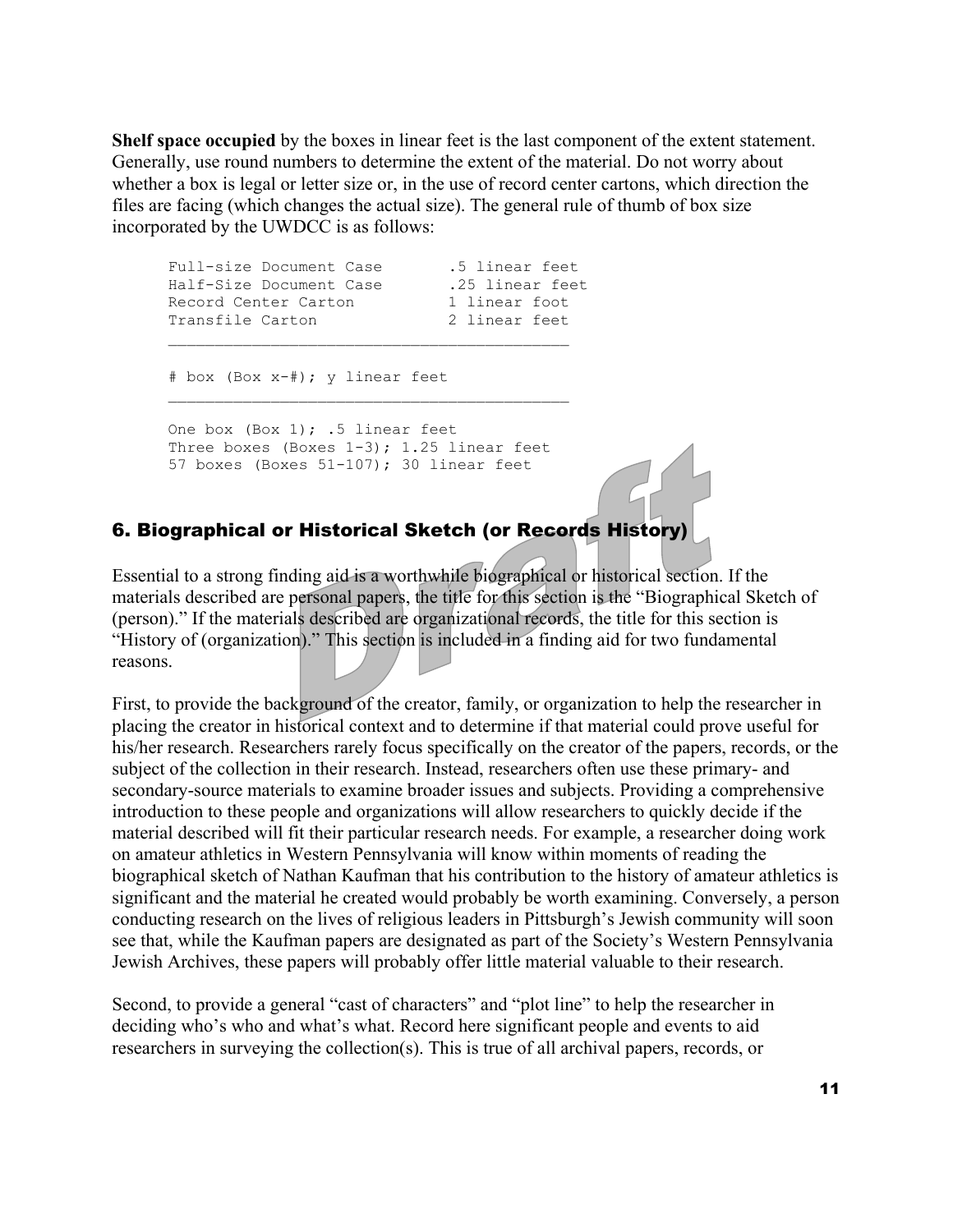collections, since all have important correspondents and relationships that should be identified to assist the researcher in the use of the material. Researchers should not have to "reinvent the wheel" by figuring out relationships and positions of significant correspondents in the material every time it is used. This is especially important for family papers and institutional records where the material might lack the common thread that the papers of an individual might have.

#### **Focus and Purpose**

Proceed to the biographical or historical section only when the material has been thoroughly examined and an arrangement has been chosen. The sketch should take information from the collection to answer five basic questions (the five "W"s) about the creator:

- **Who** are they?
- **What** did they do?
- **Where** did they do it?
- **When** did they do it?
- **Why** did they do it?

Keep in mind, however, that this section should *not* be the definitive biography or history of the papers or records creator, but a simple narrative. The sketch should be brief and focused on important information that will help to navigate the numerous items within any collection.

#### Biographical or Historical Sketch Format

In the first sentence or two of the biographical sketch, include information to clearly identify the creator's significance and contribution to history. Also include information relating to the place where he/she/it worked, lived, operated, etc., the dates when he/she lived or when the organization operated, and other relevant information.

Biographical Sketch of Rufus T. Firefly (1890-1973)

Rufus T. Firefly was the prime minister of Fredonia from 1930 until 1942 and served as United States Ambassador to Uruguay from 1945-1953.

Historical Sketch of the MST 3000 Fan Club of Pittsburgh (Pennsylvania)  $(1991-)$ 

The MST 3000 Fan Club of Pittsburgh (Pennsylvania) was founded in 1991 by Joe Provenance (1964-) to encourage local cable companies to offer the Comedy Channel to its subscribers. The Comedy Channel broadcasts the show MST 3000, a cult favorite among people who love "B" movies that members "could not live without."

After the introductory sentence, commence with a chronological history or biography. For biographical sketches, include information on the creator's family in the last paragraph. Include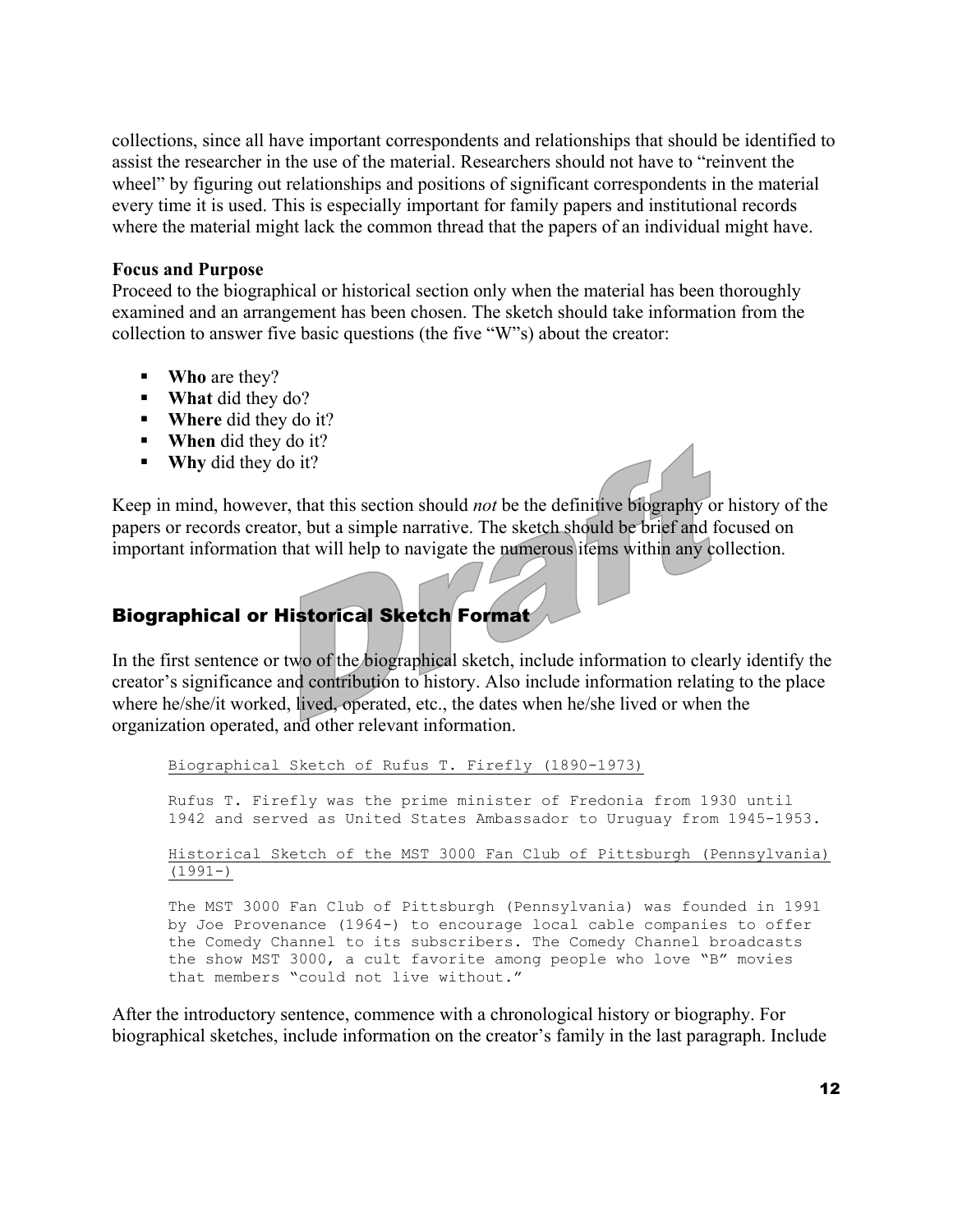birth and death dates either in the title of the section (for individual papers or collections creators) or directly following the first appearance of the name in the biographical sketch. Use your judgment when deciding which important dates, events, and additional people should be included in this section.

Look for information in the collection itself in which to incorporate into the historical section. You are also encouraged to use reference materials such as obituary files, clipping files, etc. Spend a limited amount of time on research outside the confines of the papers or records, primarily to polish off loose ends and to verify any dates you include here. Generally, do not cite any bibliographic material in the historical section; this is simply not necessary for the finding aid. Also, try to avoid overwriting the biographical section or transcribing information from the papers or records.

Writing biographies and histories for finding aids of the papers or records of relatively obscure persons or expired programs and departments can be difficult. Since most people go through life in relative obscurity, the main source for the biographical section must be the papers themselves. When confronted with a limited amount of biographical information, remember that it is perfectly acceptable to open this section with a phrase such as, "Little is known of the Firefly Family." This way, researchers know that the burden of uncovering the full life of the paper's creator remains with them. You might add general information about the person's experiences, or concentrate on information relating to the experiences of others with the same demographic profile.

When writing the historical section for extinct programs and departments, feel free to open with a similar statement, e.g., "Little is known about the Rufus T. Firefly Memorial Scholarship Committee." You may want to add additional material on the history of that type of organization in the context of the location and period in which it operated. Many of the same procedures used when working with poorly documented families should be used when writing about similarly obscure institutions.

### 7. Scope and Content Note

Probably the most important component of the archival finding aid is the scope and content note. This section is used to describe the hundreds, thousands, or millions of individual items contained in a single collection. As discussed in the introduction, we cannot possibly describe or list every item in these collections and expect researchers to parlay that data into any analytic examination of the whole material.

When writing a scope and content note, you are, essentially, trying to discern the forest from the trees and to provide a concise description of the contents, strengths, and limitations of a collection. Describe materials in the broadest sense by alerting researchers to what might and what might not be available in these archival bodies. Never forget that the task of thoroughly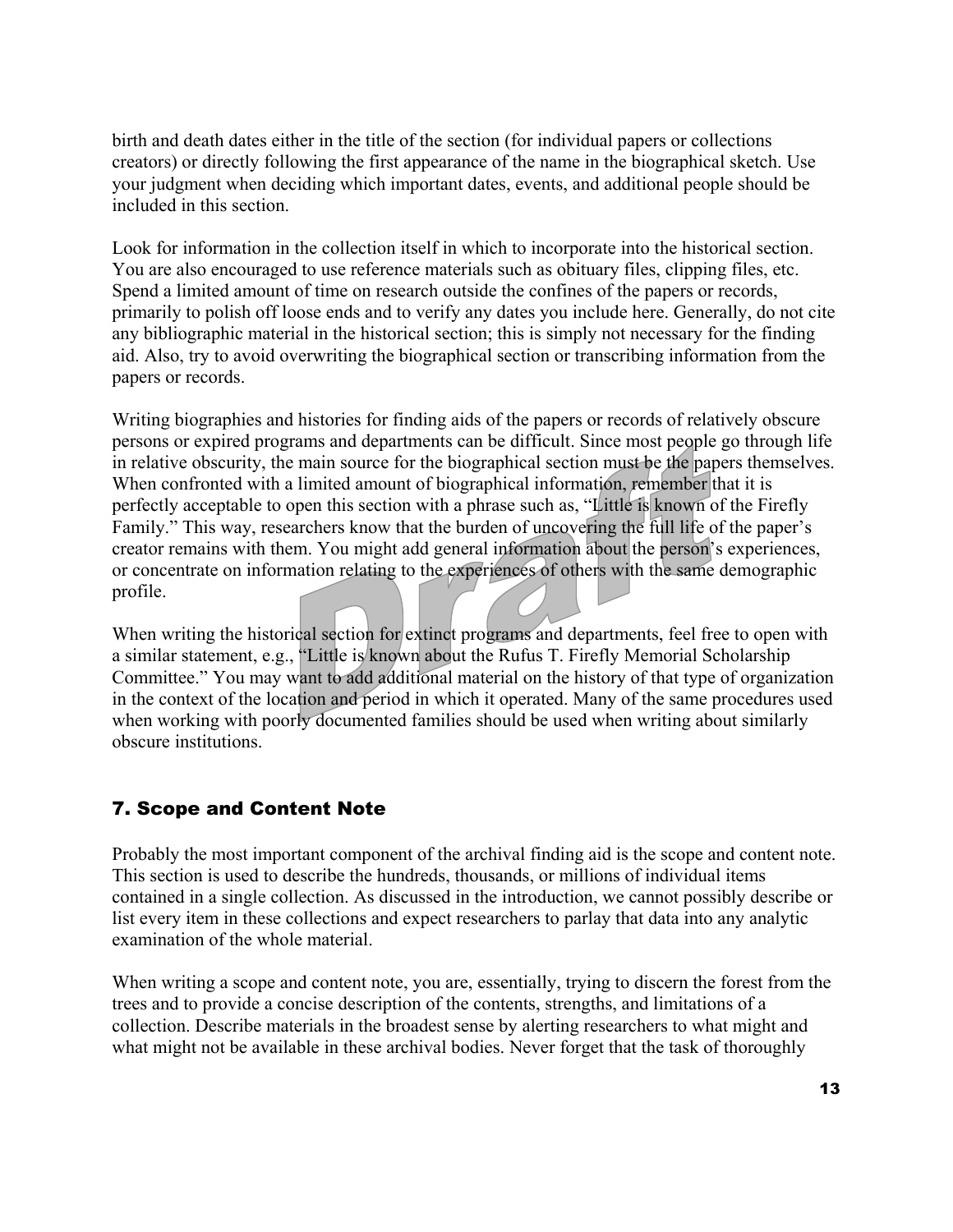examining these papers, records, and collections *lies completely with the researcher*. If we can convey the types of material included and the content of those items, then we are providing a perfect launching board for someone's research into a specific collection.

Unlike the biographical or historical sketch, the scope and content note is written according to strict guidelines. Much like the rationale behind standardizing the whole format of the finding aid, establishing a strict pattern for the scope and content note will be of invaluable assistance to the researchers and provide better access to the items described. There are only two basic formats for the scope and content note determined by the arrangement of the material. Format One is used to describe material arranged without series designations and to describe individual series within Format Two. Format Two is used to describe material arranged with multiple series. Individual series and subseries follow the Format One guidelines.

## Format One Material with no series designation (and individual series within Format Two)

Format One is used to describe material arranged with only one series and to describe individual series of material which have been arranged in multiple series.

In the first sentence provide the following information in this order:

Main Entry Title (capitalized according to AACR) The number of boxes, folders, or other containers. The method of arrangement (with qualifiers if needed, see below)

```
Main Entry: Rufus T. Firefly
Title: Papers 
Number of boxes: six archival boxes 
Method of arrangement: alphabetically by folder title 
The Rufus T. Firefly Papers are housed in six archival boxes and are 
arranged alphabetically by folder title.
```
In the second sentence, provide the physical types of material found in this body or series of material. Use general terms such as: correspondence, diaries, financial material, real estate material, published items, ledgers, scrapbooks, etc. By using general terms that are consistent from one finding aid to the next, researchers will have an easy time deciphering what material will be found with the papers or records described. Every effort should be made to completely describe the materials. Phrases such as "and other miscellaneous material" may be necessary at times, but should be avoided if possible.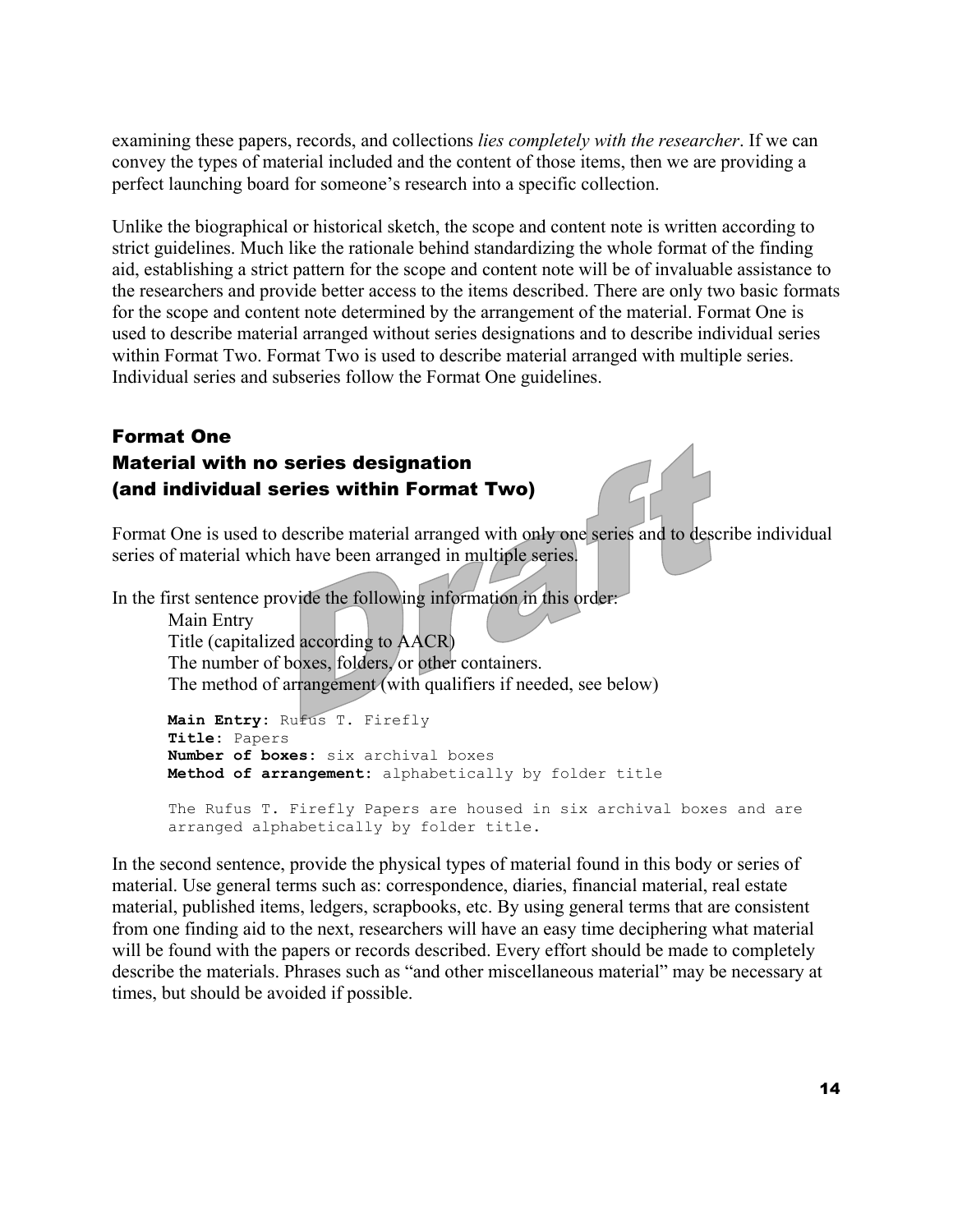These papers include correspondence, financial material, orders for Cuban Cigars, and other miscellaneous material primarily documenting his career as Prime Minister of Fredonia, 1933-1939.

For the rest of the scope and content note, you are challenged with the task of describing a variety of material concisely. Researchers *should not* be given a laundry list of the items included in the papers, records, or collection but be provided with a better understanding of the depth of the materials described. Instead of simply listing the names of the correspondents, examine:

- the type of correspondence (comprehensive, brief, informal, business, etc.);
- the subjects covered;
- the names of people and organizations that are significant to the worth of these papers or records.

Broadly discuss what the researcher will find in these materials by including important information such as:

- dates:
- bulk dates;
- content;
- important correspondents;
- important issues;
- etc.

Be sure to discuss the quality of the material as well. Important elements to consider include:

- the material's comprehensiveness;
- identify major gaps (chronological or otherwise);
- rate the material as significant/or routine;
- determine whether the material documents the decision making process or day-to-day operations.

Focusing on issues like these while examining the material will help to write strong scope and content notes that will be of infinite value to researchers. Always remember that researchers will be using the scope and content note primarily to direct them into a particular group of materials. Since they will be using the container list when looking for individual material, there is little need to overly describe the materials in this section.

## Format Two Material with series designations

Scope and content for papers, records, and collections with more than one series. While this is technically a separate format, the basic rules still apply.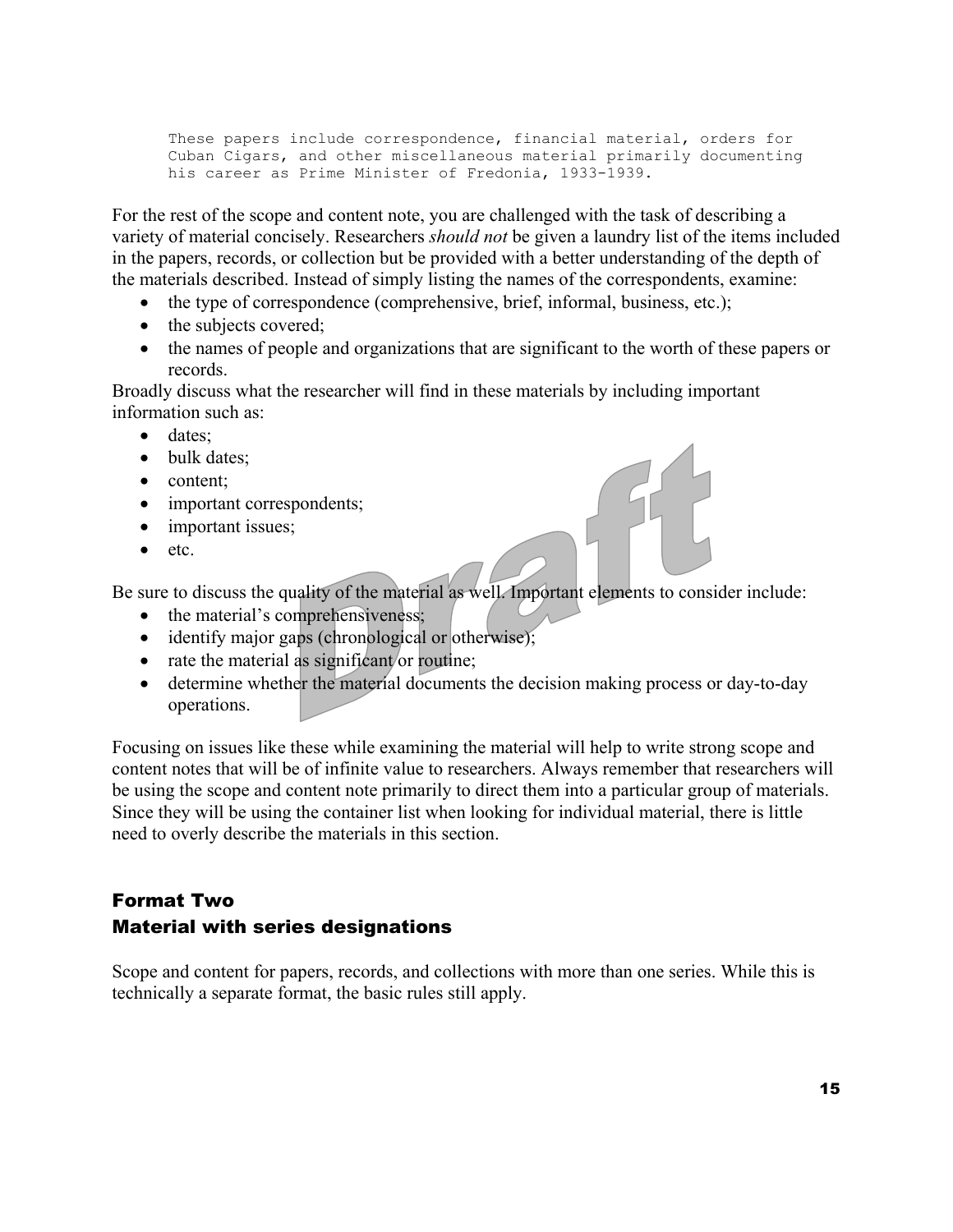In the first sentence, provide the following information in this order:

Main Entry Title (capitalized) The number of boxes Number of series **Main Entry:** Roberto Clemente **Title (capitalized):** Papers **The number of boxes:** Three archival boxes **Number of series:** Two series The Roberto Clemente Papers are housed in three archival boxes and are arranged in two series.

In the second sentence, provide the names for the individual series that have been designated for the papers, records, or collection. These should be listed according to their order in the physical arrangement of the material, not in alphabetical order.

```
Series I: Personal papers 
Series II: Financial material 
Series have been designated for personal papers and financial material.
```
In the third sentence, provide the types of material found in the entire body of materials. This sentence is used exactly as the second sentence in Format One.

```
These papers include correspondence, newspaper clippings, bills and
receipts, and other sundry items.
```
After these three sentences, describe these papers, records, or collection as a whole. While the same basic tenets apply for single series format vs. multiple series format, the important first paragraph in Format Two needs to provide two basic types of information. First, describe the materials as a whole and discuss general strengths, weaknesses, and subjects of the material. Second, and more important, show how the distinct series relate and overlap. This is a problematic area for many; one which will require you to envision how this material will be used by researchers. Since many series reflect an artificial arrangement imposed upon the material, the chance of overlap between individual series is great. Explain how the individual series work in concert to provide documentary evidence of the person, family, or organization whose material is being described. You do not need to duplicate information that will find its way into sections about individual series. Intead, consider the "big picture." By treating this material as a whole, whether one box or one hundred, the researchers will be able to better gauge exactly what is "there" in a relatively short amount of time; this is doubly important when the scope and content section approaches five pages or more.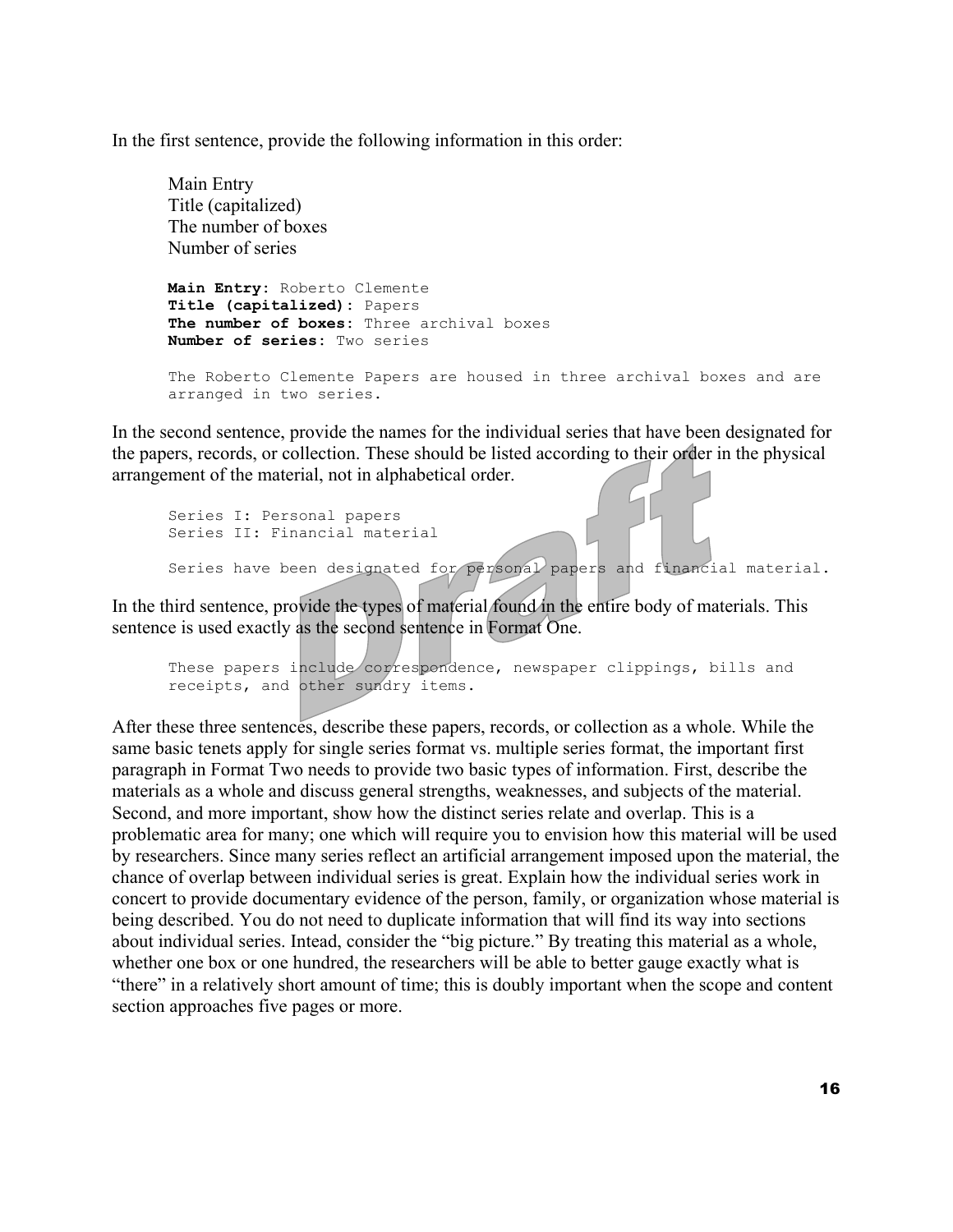**Subseries.** The decision to use subseries to further refine individual series of material is made during the arrangement process. The option exists to describe all subseries in a single paragraph or provide each subseries with its own paragraph. For the most part, describe each subseries with an individual paragraph when the volume of material in a subseries demands special treatment. For example, within a series titled "Administrative Files" there may be three subseries of "Meeting Minutes," "Correspondence," and "Reports," which would probably each need a separate paragraph description.

One of the best ways to envision a properly written scope and content note would be with something completely non-archival, but more in tune to traditional experience. Since most of us are familiar with libraries, writing a scope and content note for a library may prove to be a worthwhile example on the complexities of preparing a scope and content. Below, you will find a scope and content note written on a printed collection of the Historical Society of Eastern Wisconsin, numbering over 35,000 volumes. As you peruse the hundreds of shelves of books in room "A" of the Historical Society's storage area you would immediately realize the impracticality of describing a collection of this size with lists of titles or by citing even the one percent of books most used. A scope and content note for our printed collections needs to be written on the broadest scale and used as a guide to researchers who might want to use the printed resources. While this note can never replace the catalog, it provides a thorough overview of our printed holdings and explains the strengths and weaknesses of the collection. Through scope and content, the researcher will discover if the material in this collection meets his/her needs and will pursue those needs in the card catalog (for the printed collections, the equivalent of the container list).

#### **Historical Society of Eastern Wisconsin Printed Collection**  Scope and Content Note

The Printed Collection of the Library and Archives Division of the Historical Society of Eastern Wisconsin is housed on nearly 500 feet of open and closed shelving and arranged in two series. Series have been designated for general works, primarily on Eastern Wisconsin, and for genealogical works. The printed collection contains a wide variety of published material including books, pamphlets, programs, reference books, and other published material. These works provide researchers with a comprehensive body of material to examine the people and institutions of Eastern Wisconsin, primarily focusing on the seven county region of Kewaunee, Manitowoc, Sheboygan, Ozaukee, Milwaukee, Racine and Kenosha counties. Material is also collected for areas outside this region including Central Wisconsin and Northern Illinois. Also collected are material related to significant industries and ethnic populations on a more general scale. Both series use four basic book sizes: "d," diminutive; regular; "q," quarto; and "f," folio.

**Series I: General works, primarily on Eastern Wisconsin (c. 1848-)**  Printed materials relating to general work, primarily on Eastern Wisconsin, are housed on both the open and closed shelves and are arranged by book size and Library of Congress Classification number.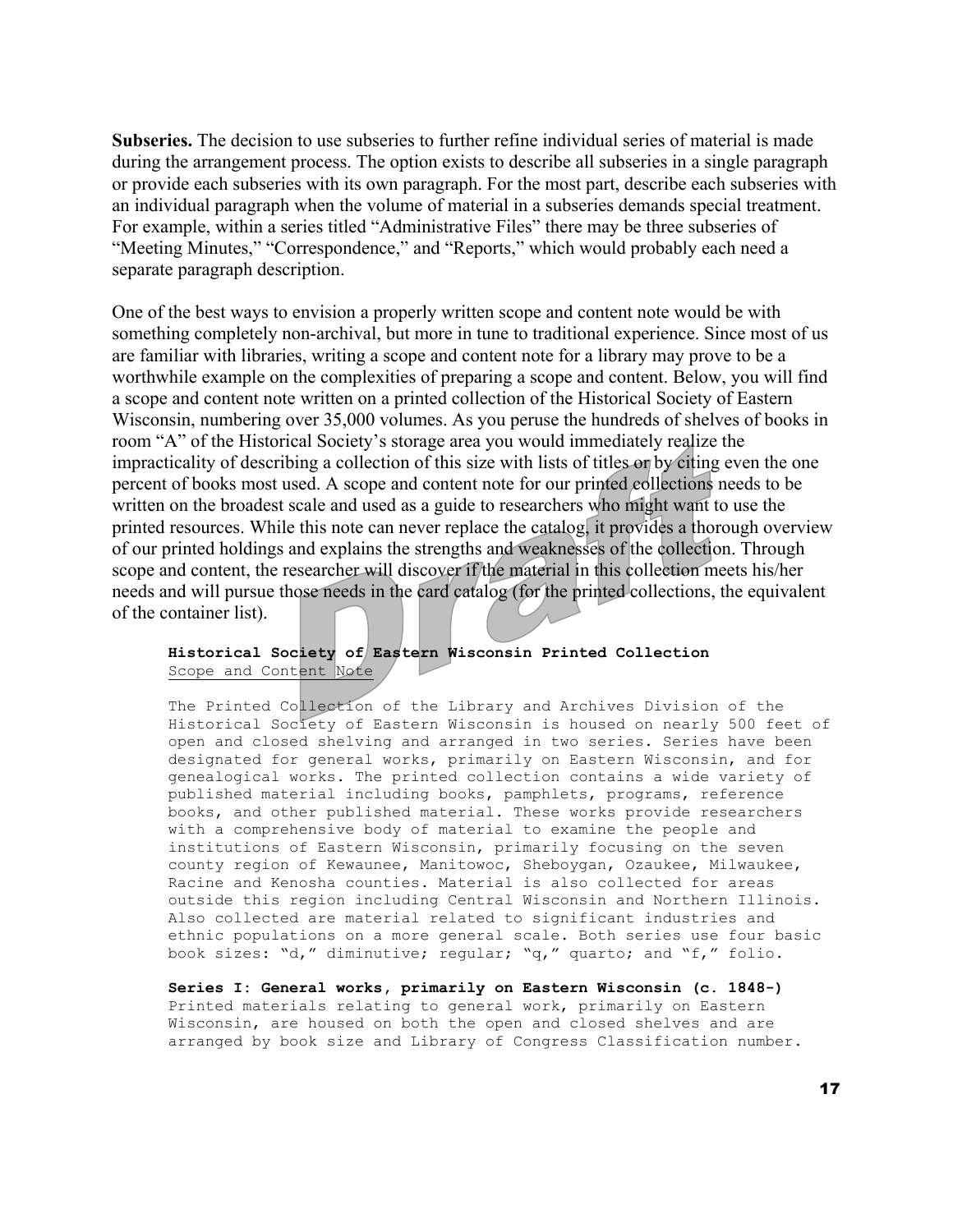These 27,000 works include published books, centennial histories, government documents, booklets and other monographic material. The works primarily cover Milwaukee, Milwaukee County, and the surrounding counties mentioned above. Additional material is available for other counties in Eastern Wisconsin and the rest of the state, but is in no way comprehensive. Subject strengths include historical and reference works on Milwaukkee and Milwaukee County, frontier life in the region, industries important to Eastern Wisconsin (beer, cheese, shipping, fishing, etc.), and the ethnic populations that settled in the region. Of particular note to researchers is the wide variety of municipal and county histories for towns across the seven county area of emphasis for the Society. Also of great interest is a complete run of city directories for Milwaukee from the earliest directories to 1974 and many other directories including blue books and directories of industry. Significant deficiencies in the book collection include several subject areas such as sports, recreation, recent immigration, historical studies of the Lake Michigan region, and guide books. Journals that primarily publish articles on the history of Wisconsin are also among the general printed collection.

#### **Series II: Genealogical Books (c. 1840-)**

Books on genealogical topics are housed on both the open and closed shelves and are arranged by book size and Library of Congress Classification number. These 8,000 works include published books on genealogical practice, records of vital statistics and cemeteries, family histories, and works on areas where significant populations of Eastern Wisconsin residents either came from or migrated to. The primary focus of this material is the seven county region noted above and includes all types of genealogical research material. Also included is significant material on vital statistics and guides to genealogical research for foreign/countries where Eastern Wisconsin residents immigrated from. These countries primarily include Germany, Italy, and Poland. Less extensive material includes countries and regions in Eastern Europe. Of note are census indices, primarily for Milwaukee and Milwaukee County, for the 19th century and the full 1810 census for Eastern Wisconsin. While the collection of books is comprehensive, many gaps lay in the collection, especially for North-west Pennsylvania. Researchers should also examine the genealogical journals and newsletters that cover most of the state of Wisconsin and the Middle Lake Michigan Region.

#### 8. Provenance

Provenance refers to the history or origin of material in a collection. It also refers to the material's "original order." Maintaining this arrangement not only preserves contextual information for the researcher, but makes the arrangement process a very simple one. Finally, provenance of material mandates that archival collections remain distinct bodies while they are in repositories, and is essentially the notion behind *respect pour les fonds*. This respect for distinct bodies of records within a collection is in direct contrast to the more library-oriented urge to group individual items by subject. For example, the Robert Lepper Collection contains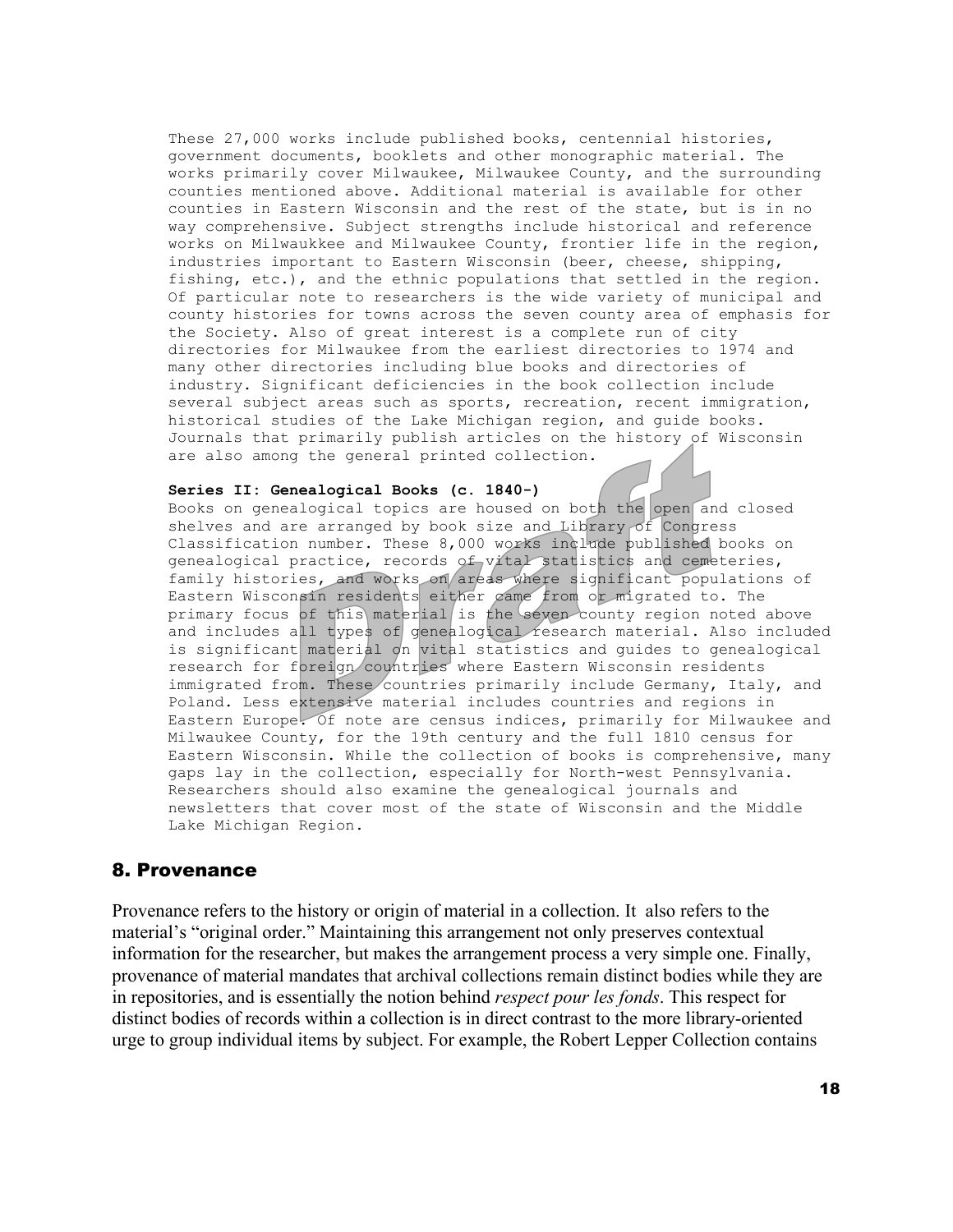information on Andy Warhol. These papers would not be removed to a separate Andy Warhol file, despite the fact that more people are interested in Warhol than they are in Dr. Lepper. Maintaining the original order of the Lepper collection places Warhol in the context of being a student of Dr. Lepper, a connection that might be lost in the larger story of Warhol's fame if it weren't for the Lepper Collection.

While provenance has numerous definitions and usages in the archival field, provenance in this section refers to the pattern of ownership for the materials you are describing. In other words, how did this material come into the possession of the UW and what was the basic history of ownership of these items? In this regard, provenance is extremely important since the donors of material are not always the material's creator, thus, the legitimacy of our possession of these items needs to be addressed. Also important is the issue of copyright that may be answered if the creator or estate was the donor and copyright was transferred with the materials to the UW.

*As best as you can, trace the history of ownership of the documents from the creator to the UW.* 

#### **Structure of the Provenance Statement**

There are five necessary elements to the provenance statement:

- 1. number of donations;
- 2. archival accession number;
- 3. gift or purchase statement;
- 4. title;
- 5. provenance (history) of the material.

You may not be able to locate all of this information. If this is the case, use the term "unknown" in the provenance statement as applicable.

**1. Number of donations - Although most papers, records, and collections are from one** accession, in some cases they may encompass several accessions. Since collections are almost never arranged and described immediately upon receipt, the possibility exists by which two or more donations might be made by the same creator and would be merged into one group for the arrangement process.

The first sentence of the provenance section is constructed as follows:

These materials came in [number] accession(s) and were combined into one body of [records/papers/collection] in [year].]

These materials came in one accession. These materials came in four accessions and were combined into one body of records in 1997.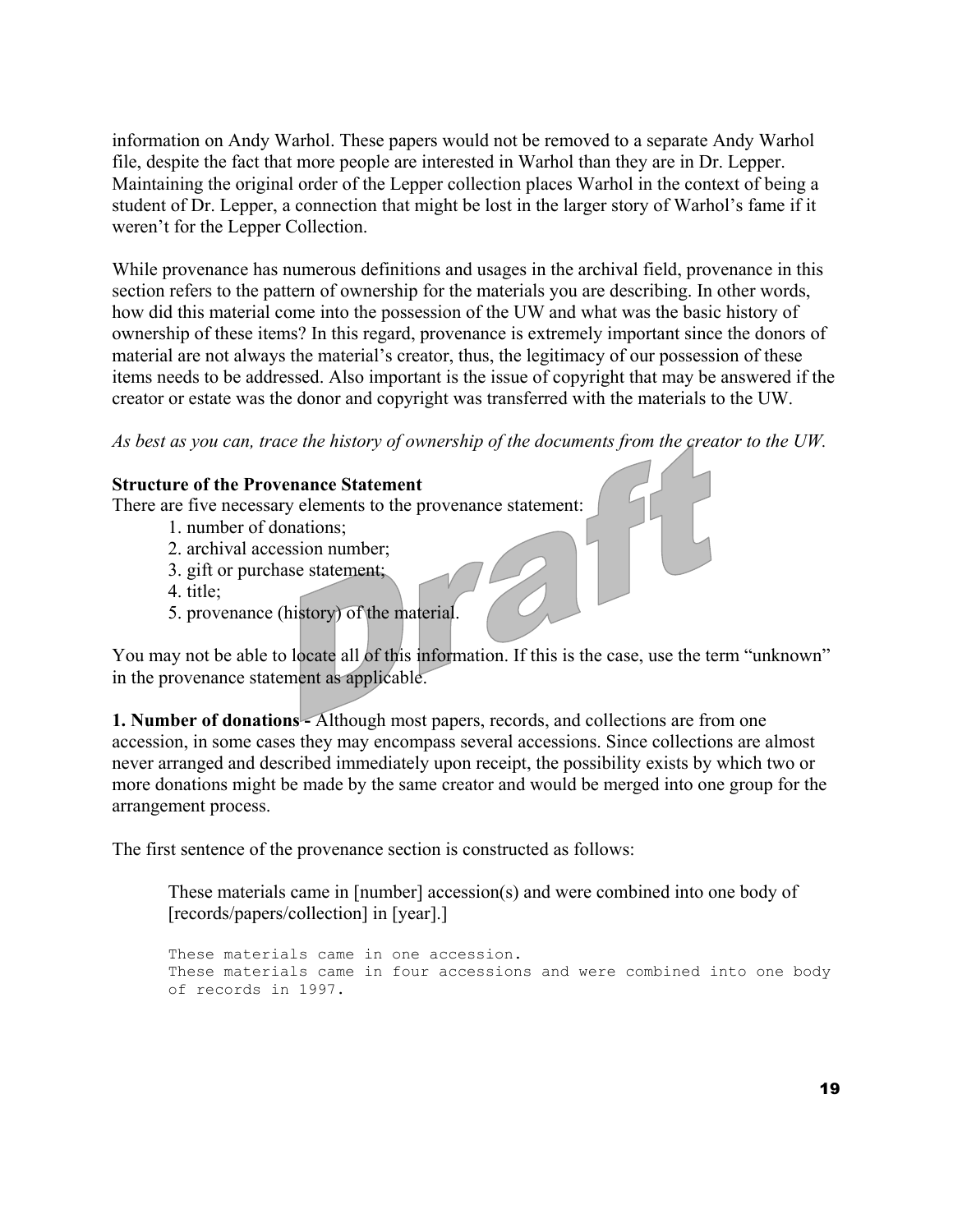**2. Gift/Purchase statement -** Phrase denoting the name of donor and date of donation or purchase.

March 24, 1997 Gift of Mr. Jack Benny Gift of the Duquesne Light Company Purchase from the Estate of Mrs. Rufus T. Firefly

**3.Brief title (and dates of material when applicable or helpful) -** When combining separate accessions into one group of papers, records, or collections, please use more specific titles to assist in differentiating the materials that came in at different times.

```
Collection 
Papers 
Records 
Correspondence 
Photographs 
Board Minutes (1894-1906) 
Sound Recordings 
1863 Letter Book
```
**4. Provenance of material (linking the donor to the materials) -** This section provides the researcher with origin of these materials, namely the relationship between the material and the donor.

```
Officer of the Company from 1945-1967 
Relative of Mrs. Morticia Adams 
Gathered together from research on United States Steel.
```
**NOTE**: Do your best to determine the relationship between the donor and the material. The following guidelines should be followed for this component of the provenance statement:

**If the creator is the donor**, no note is needed for this section.

**If a relationship is known**, that information should be included directly after the gift statement.

**If a relationship is not known**, the archivist must leave this section blank.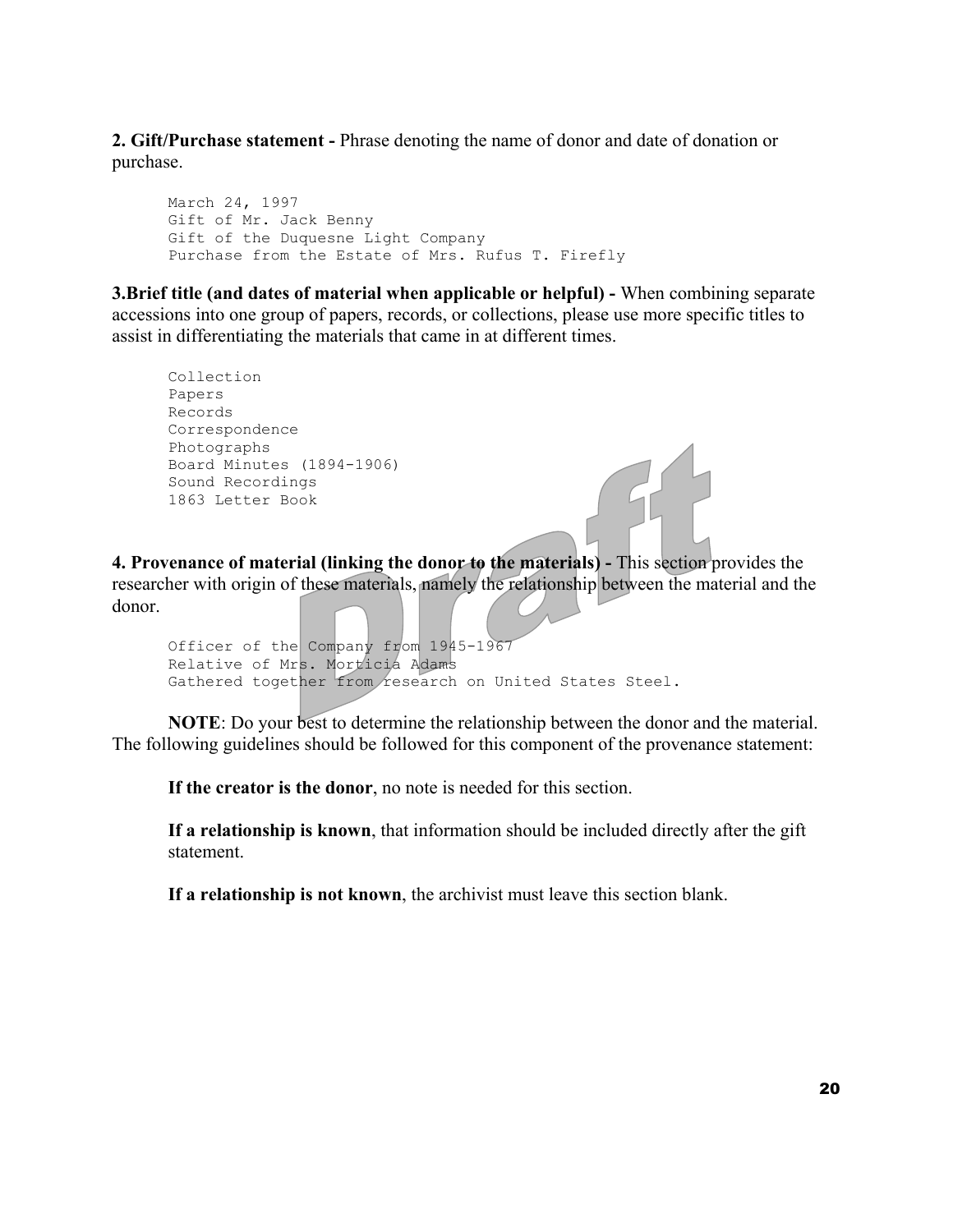As a review, here are various examples of how the provenance section should look:

**Gift of [donor], (Title. relationship, if known).**  Gift of Trevor Simpson, (Papers) 1987. Gift of James Smith, (Records. Mr. Smith was the executive vicepresident of the Jonathon Caulkin School of Acting from 1990-1994) 2001. Gift of George Kastanza, (Records) 1977.

### 9. Restrictions

Restrictions refer to any constraints on the use and/or reproduction of our holdings. These constraints may be initiated by a donor, usually in the desire of confidentiality or privacy. Also, there are some records that have a built-in timeframe of restriction. Personal papers, for example, may be restricted for 20 years from the time of their arrival at the archives. Some series within the collections, such as information on hiring, performance reviews, etc., may be placed under restriction even if the rest of the collection is available to the public at large.

If material is open to the public the restrictions statement is simply "None."

Restrictions: None.

Should the donor of the materials request limitations on access to the material, we must respect that request. Restrictions may include anything from a time limitation for access (e.g., 25 to 50 years from either the creation of the items or donation date); require written permission of the donor to use the materials; or access is allowed, but for personal use only with no publication of specific information permitted. In all cases, when restrictions apply to a group of papers or records, the restriction(s) should be clearly indicated here.

Restrictions may take a variety of forms. Please provide, as clearly as possible, the following information:

- the nature of the restriction;
- the time length of the restriction;
- any other information that might help the researcher in seeing the material.

Some examples of restriction statements that could occur in UWDCC finding aids include: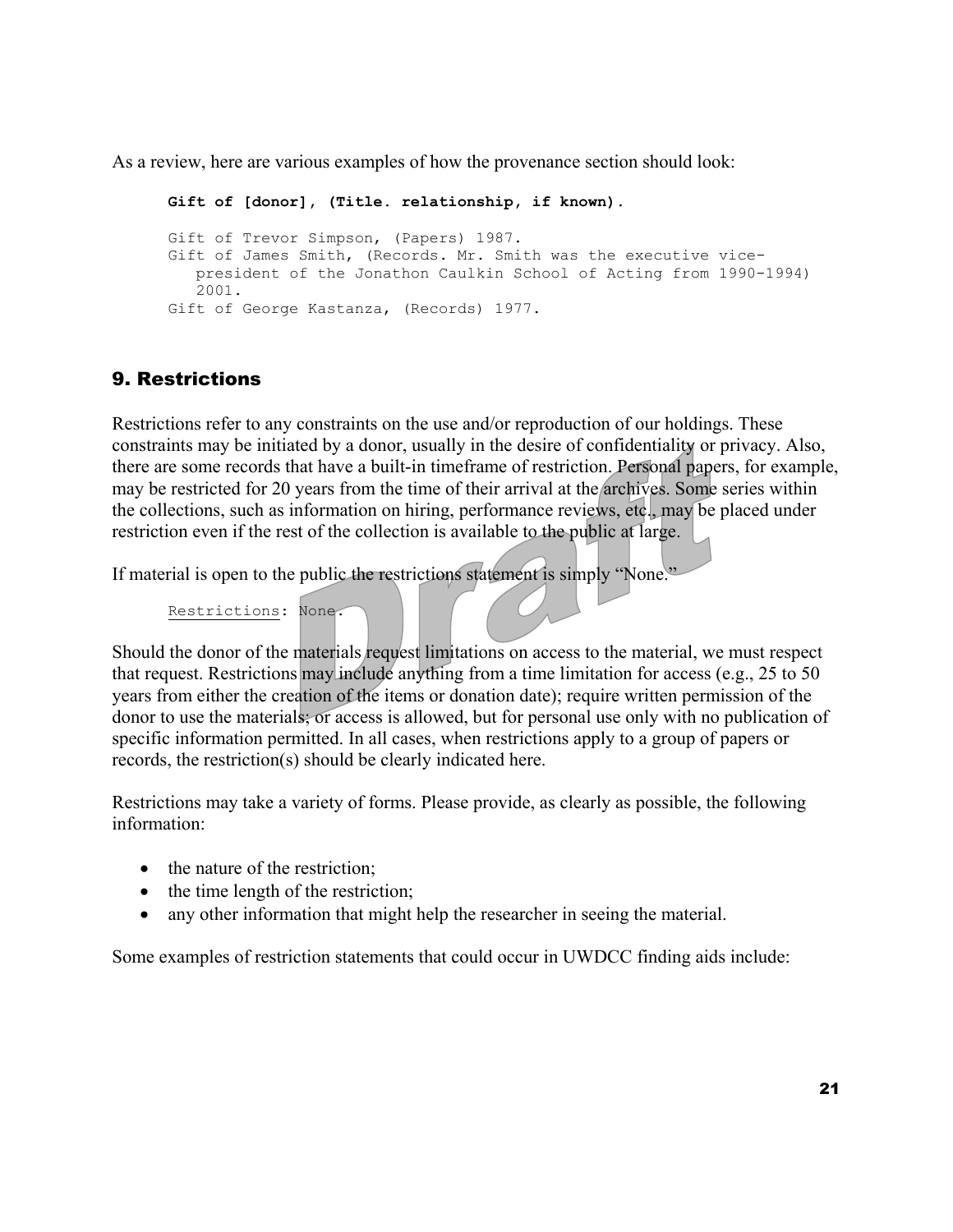The Wisconsin Birding Society, Records: "Records generated 35 years ago and earlier are unavailable to general public." So, in 1999 those records created before 1964 are accessible.

The H. Samson Funeral Home, Records: "In accordance with The Rules and Regulations of the Wisconsin State Board of Funeral Directors, Section 13.201(3) [49 Wisconsin Code \$13.201 (3)], which states, funeral directors must, 'maintain confidentiality of information received during the rendering of service,' use of materials will be evaluated on a case by case basis."

The issue of restrictions does not answer all of the potential questions concerning copyright and right to privacy. A donor may only transfer copyright to material that he or his ancestors have written. In the event that a person donates a letter by another party, the responsibility for obtaining permission to digitize that letter falls on the project owner (usually the person creating or initiating the creation of the finding aid). This is the case even if the original letter is physically owned by the UW.

#### 10. Separations

Separations refer to all items removed from the general body of a collection, and which were either arranged separately (such as photographs, audio, or video material), cataloged separately (such as books or periodicals), or otherwise disposed (especially in cases where the items were sent to other repositories). This notion of identifying component parts of material stems from the need to store material based on its specific conservation needs without destroying the provenance of a donation. Furthermore, separations solidify and draw attention to the separate manuscript numbers from component parts of the general material.

The note for this section in cases where there are no separated items is simply "None." For all other cases, simply record the information in general terms and provide the type of material and where it is located. When writing this section, please follow these guidelines:

- Always use separate paragraphs to describe material separated to other areas of the UW Libraries and Archives.
- Books should not be listed if they are to be cataloged individually. Simply state the number of books and unifying characteristics that might be useful to the researcher.

Fifteen books have been transferred to the library and have been individually cataloged. These books are primarily on the history of the lower dells of the Wisconsin River.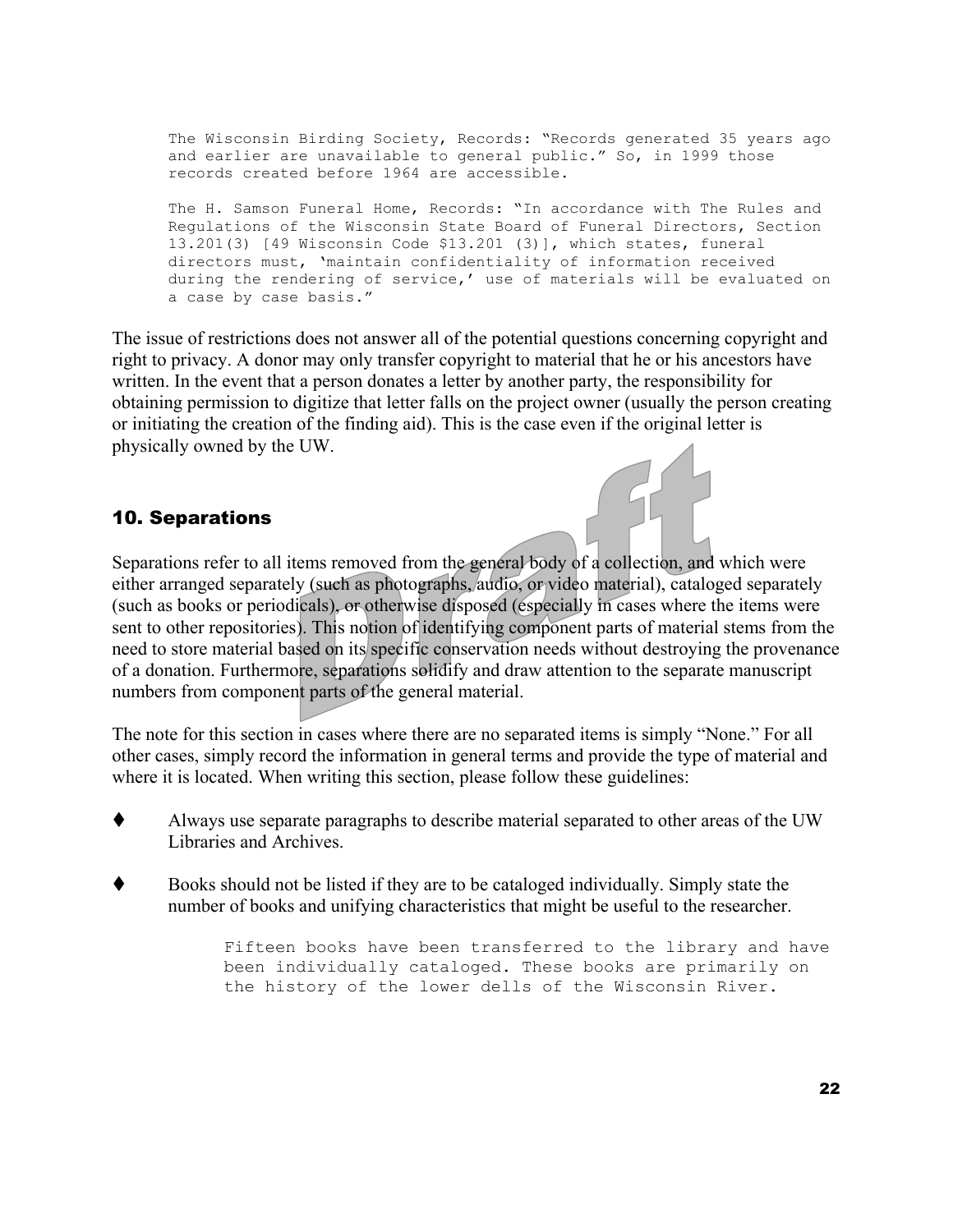Separation notes for photographs depend upon the quantity of photos. If the number of photographs warrants a finding aid, then they will be arranged and described separately and includes a scope and content note and container list. In this instance, all that is needed is the extent of the photographs (linear feet) and the manuscript number for those photographs.

> Three linear feet of photographs have been separately arranged and described.

If there is not a substantial number of photographs, then describe them as best as you can in the separations section and briefly explain the arrangement used. Again, begin with the extent of the photographs separated and include (when possible) the dates of the photographs.

```
Two folders of photographs have been separated. These photographs 
are arranged by type of activity and include photographs of Mr. 
Firefly accepting the position as prime minister of Fredonia and
their war with a rival country, c. 1930-1950.
```
 Audio cassettes and video cassettes should be briefly described in this section. While it is possible to arrange and describe these items in a separate finding aid, there are rarely enough to warrant it.

> Three audio cassettes have been separated. These tapes are from a single oral history interview of Haddie Jameson, in which she discusses her participation in the MMCC Lady Tartan Rifle Team of 1934.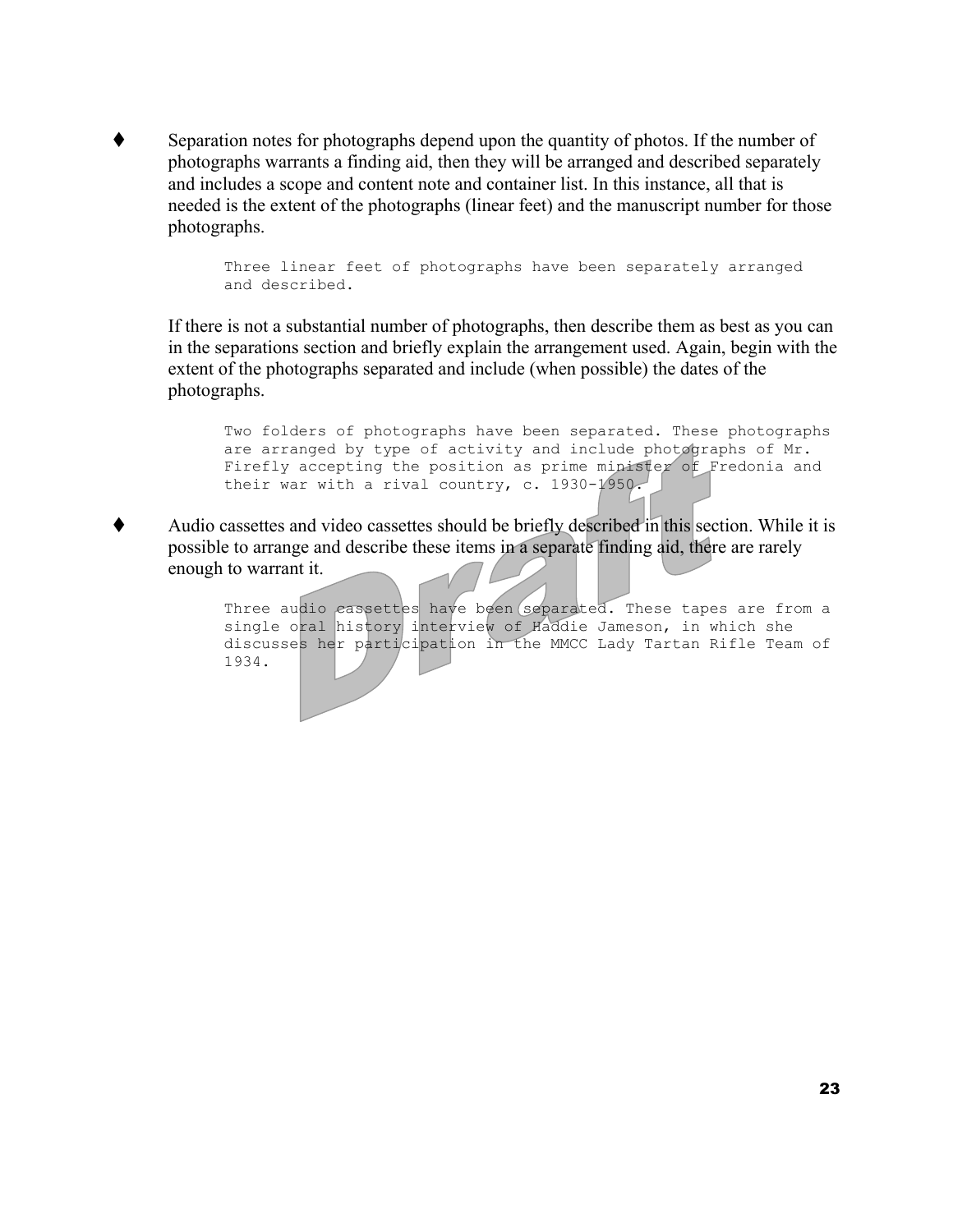#### 11. Index Terms

This section typically contains an introductory sentence such as "This record is indexed under the following controlled access terms." We suggest the use of Library of Congress Subject Headings. Additionally, subject headings may be broken out by topics (persons, organizations, places, subjects, etc.). Example terms from the UWDCC's Leopold Papers include:

```
This record series is indexed under the following controlled access 
subject terms. 
Persons: 
      Leopold, A. Starker (Aldo Starker), 1913- 
      Leopold,
 Aldo, 1886-1948 
Organizations: 
      American Wildlife Institute Boone and Crockett Club 
      W
isconsin Conservation League 
Places: 
      Apache National Forest (Ariz.) 
      Fav
ille Grove Wildlife Area (Wisconsin) 
Subjects: 
      Deer hunting 
      Natural history -- Wisconsin 
      Naturalists -- Wisconsin
```
#### 12. Processor

The processor is simply the person or persons who arranged and described a particular collection. Anyone who had a significant part in the final arrangement of the material and the writing of the inventory are to be included in this section. The editor of the finding aid will only be included if there were substantial changes made beyond normal editing.

This information is recorded on a single line that includes the date completed and the processor's name. If more than one person is credited as the processor, than names will be listed in descending order of the significance of their contribution. In the event that material is rearranged and redescribed (or completed from work that was never finished), the initial processor should be listed on a separate line, followed by an additional line crediting the person who completed the inventory.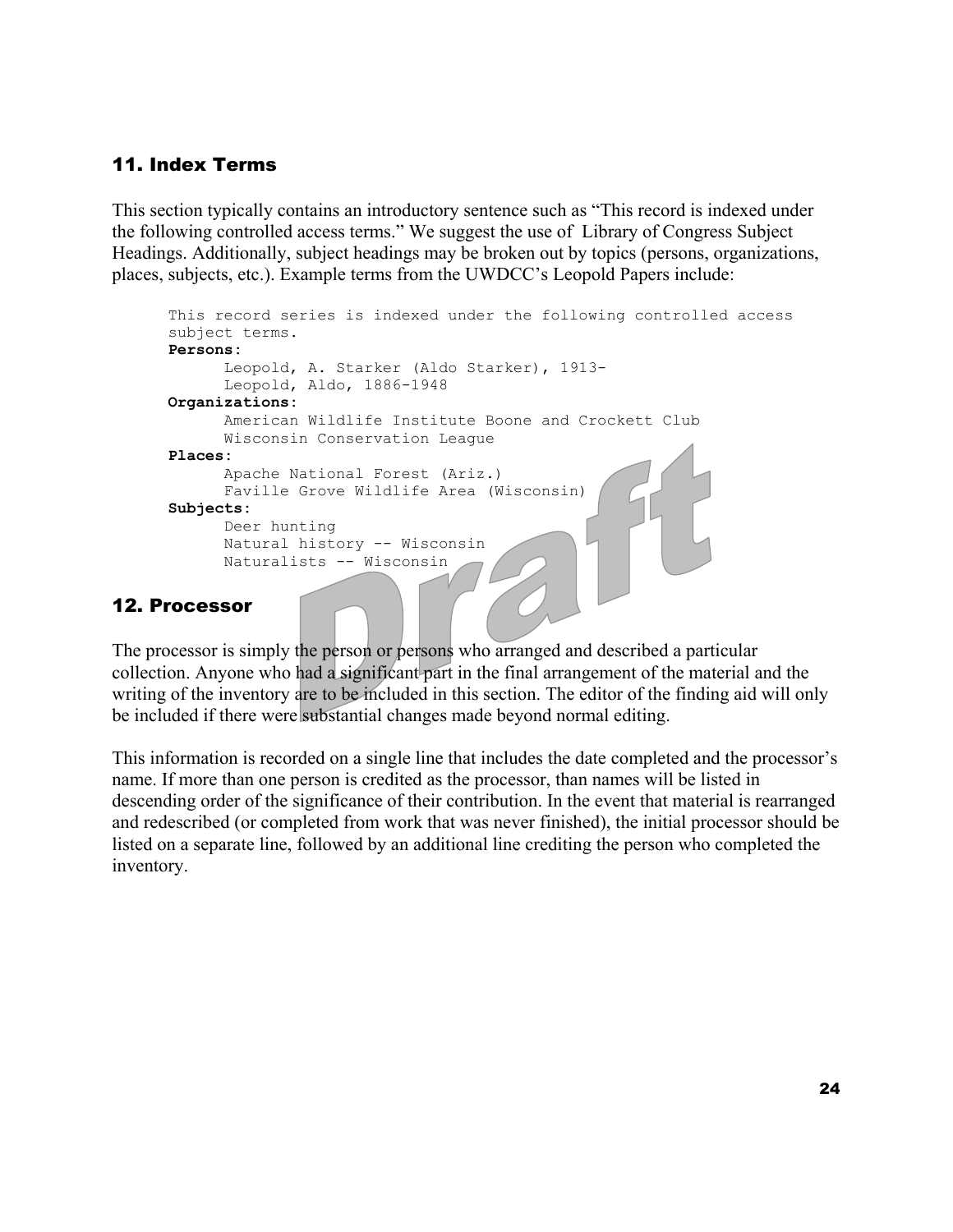July 29, 1993; Records arranged and finding aid written by James Tate October 3, 1964; Papers arranged and finding aid written by Joanne Beard and Bill Knott. February 30, 1986; Original inventory by Isaac Hayes, George Clinton, and Nina Simone. January 21, 1993; Papers rearranged and inventory written by Liz Fraser.

#### 13. Preferred Citation

The preferred citation is a statement that a researcher should use when quoting or referring to a collection in print. The EAD Cookbook describes the preferred citation in the following way:

"Repositories frequently supply standard statements to be used for citing their holdings. The text can provide an example of a generic citation for the repository, or the example can be specific to the material being described."

Examples of preferred citations include:

[Title of item], Thoreau and J. E. H. MacDonald collection, Library and Archives, National Gallery of Canada. Frances Wolfson Art Gallery Records, 1973-1994. Archives of American Art, Smithsonian Institution. Amherst, Massachusetts. Special Collections and Archives, W.E.B. Du Bois Library, University of Massachusetts Amherst. [*Item being cited*]. Karl R. Wallace Papers, 1898-1976. RG 40/11.

#### 14. Container List

The container list is the actual map to the collection. It specifies where items can be found within the physical arrangement of the collection. Having read the "front matter"of the finding aid,, the researcher should be familiar enough with the generalities of the collection to navigate effectively the shorthand-like inventory of the container lists.

Because the container list is very much a map, the actual arrangement of the information on paper is very important and should be consistent.